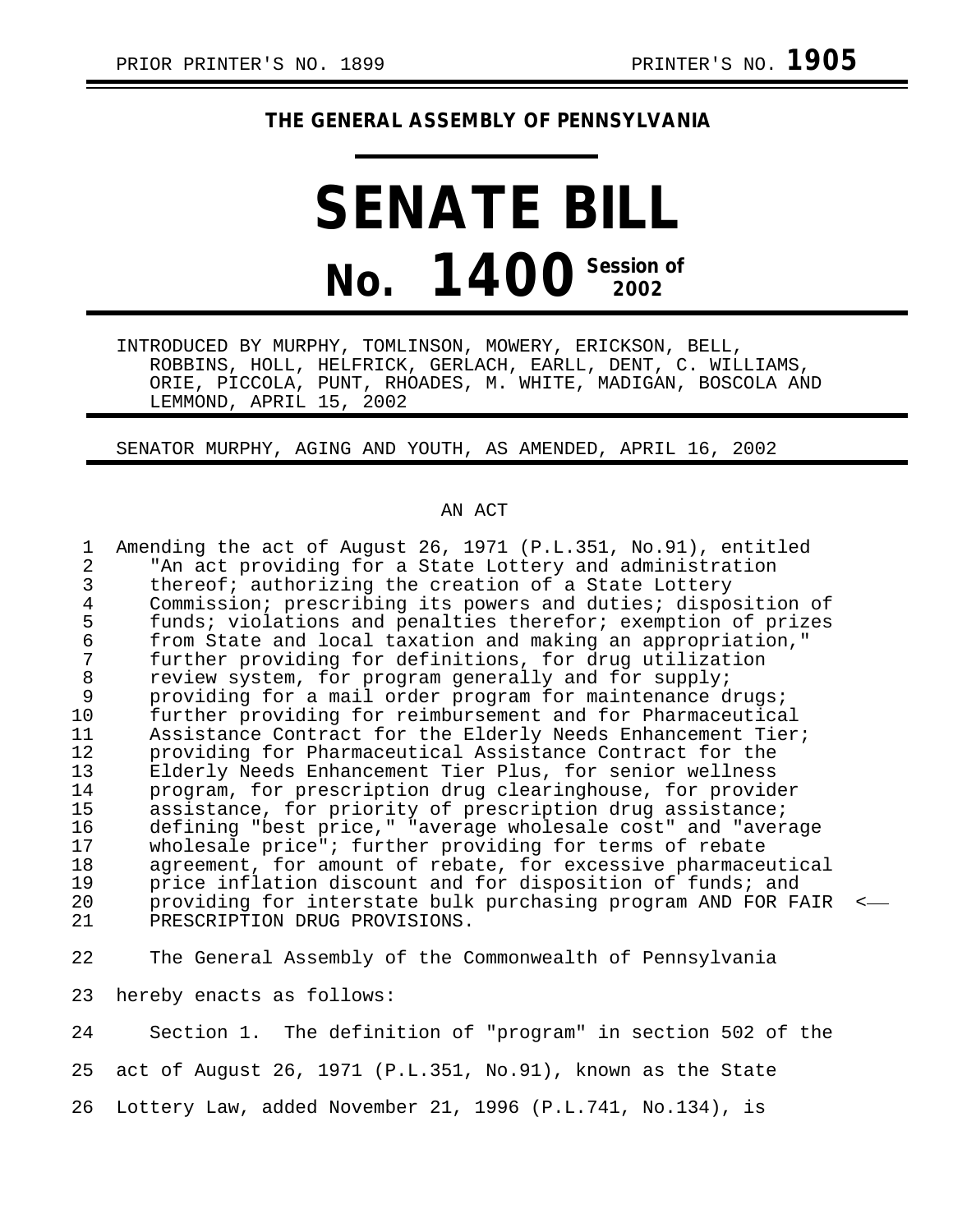1 amended and the section is amended by adding definitions to 2 read:

3 Section 502. Definitions.

4 The following words and phrases when used in this chapter 5 shall have the meanings given to them in this section unless the 6 context clearly indicates otherwise:

7 \* \* \*

8 "Mail order program." A program to dispense prescription 9 drugs by postal delivery service designated and administered by 10 the Department of Aging, and any entity with which it contracts, 11 upon an enrollee's submission of a prescription and the 12 applicable copayment.

13 Thaintenance drug." A prescription drug prescribed to an 14 individual for a chronic condition, the use of which is

15 medically necessary for a consecutive period of 16 days or

16 longer.

17 \* \* \*

18 "PACENET Plus." The Pharmaceutical Assistance Contract for 19 the Elderly Needs Enhancement Tier Plus provided for in this 20 chapter.

21 \* \* \*

22 "Program." The Pharmaceutical Assistance Contract for the 23 Elderly (PACE) [and], the Pharmaceutical Assistance Contract for 24 the Elderly Needs Enhancement Tier (PACENET) as established by 25 this chapter and the Pharmaceutical Assistance Contract for the 26 Elderly Needs Enhancement Tier Plus (PACENET Plus) as 27 established by this chapter, unless otherwise specified.

28 \* \* \*

29 "Unreimbursed prescription drug expenses." This term does 30 not include enrollment fees paid under the program.

20020S1400B1905 - 2 -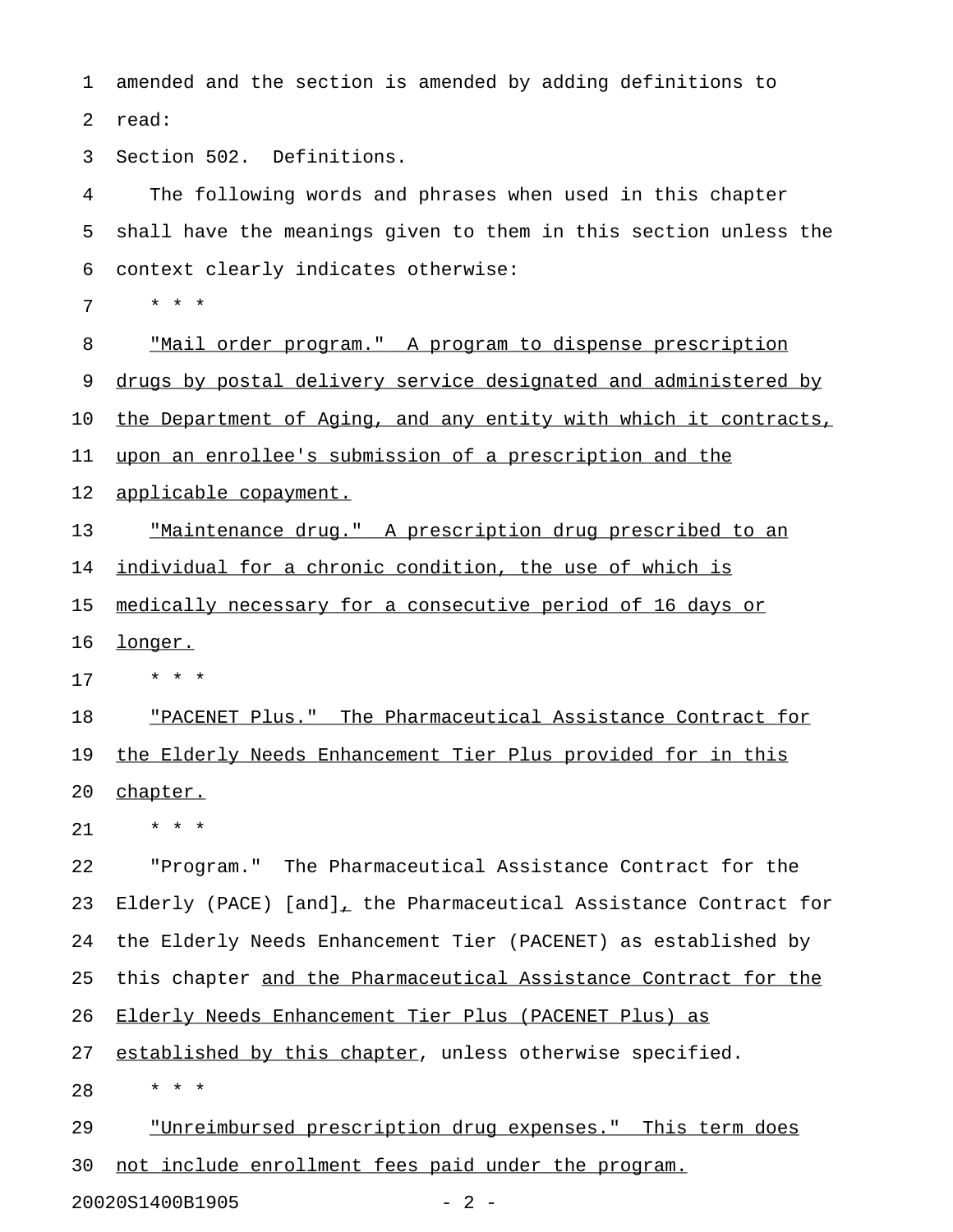1 Section 2. Section 505 of the act, added November 21, 1996 2 (P.L.741, No.134), is amended to read:

3 Section 505. Drug utilization review system.

4 (a) General rule.--The department shall ensure that a state-5 of-the-art therapeutic drug utilization review system is 6 established to monitor and correct misutilization of drug 7 therapies.

8 (b) Technical advisory committee.--The department shall

9 establish a technical advisory committee comprised of a

10 sufficient number of practicing pharmacists, physicians,

11 academic pharmacologists and at least one pharmacoeconomist to

12 <u>recommend a list of preferred single-source drugs and preferred</u>

13 innovator multiple-source drugs, based on medical efficacy and

14 cost and provide the department with technical assistance

15 related to drugs dispensed under the program.

16 (c) Preferred drug list.--From the list recommended by the

17 technical advisory committee, the secretary shall establish a

18 list of drugs to be reimbursed by the program.

19 Section 3. Section 509(6) of the act, added November 21,

20 1996 (P.L.741, No.134), is amended and the section is amended by 21 adding paragraphs to read:

22 Section 509. Program generally.

23 The program shall include the following:

- 
- 24 \* \* \*

25 (6) [The] (i) Except as provided in subparagraph (ii), 26 the program shall consist of payments to pharmacies on behalf 27 of eligible claimants for 90% of the average wholesale costs 28 of prescription drugs which exceed the copayment, plus a 29 dispensing fee of at least \$3.50 or the dispensing fee 30 established by the department by regulation, whichever is 20020S1400B1905 - 3 -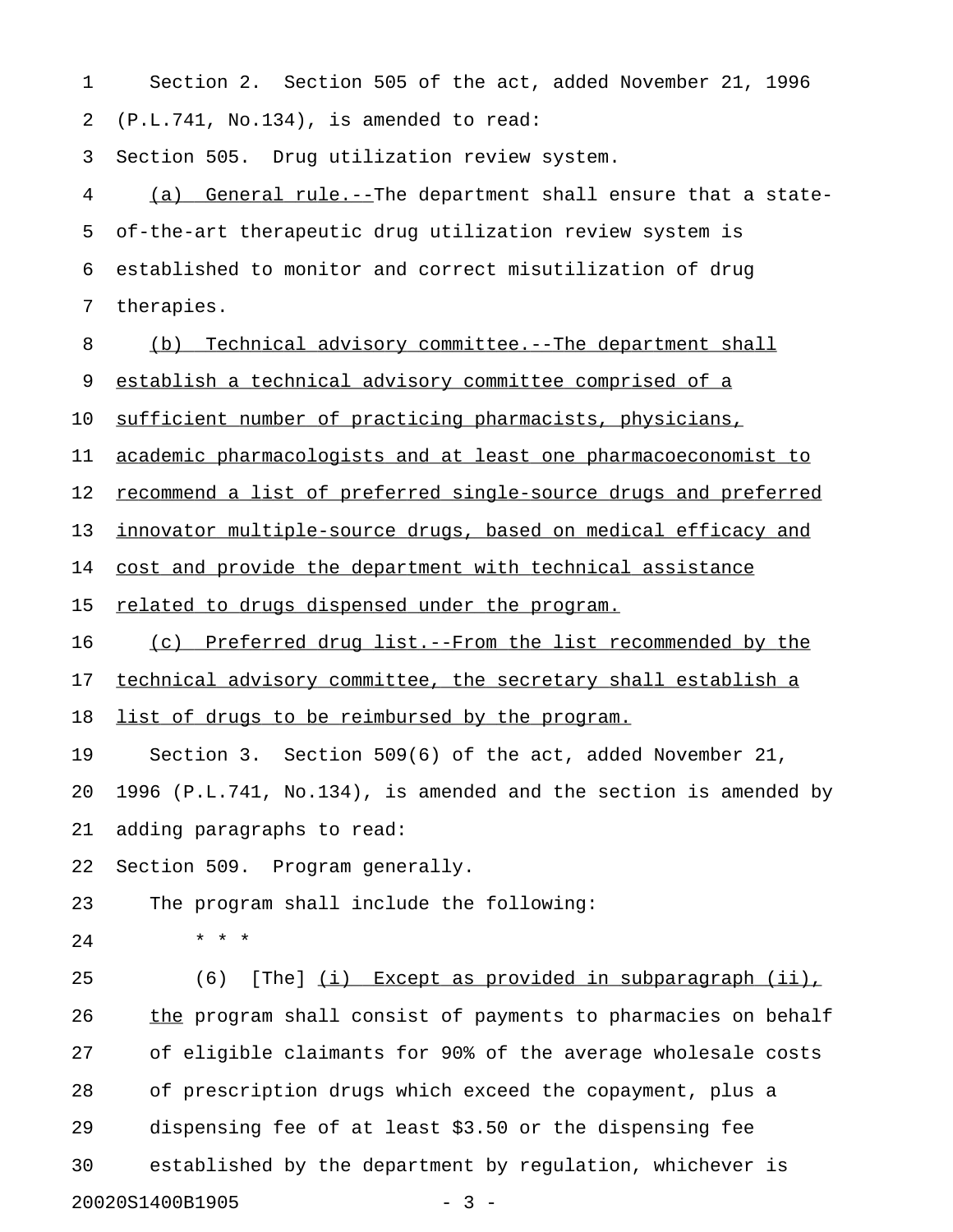1 greater.

| $\overline{2}$ | (ii) For A-rated generic therapeutically equivalent           |
|----------------|---------------------------------------------------------------|
| 3              | drugs, the program shall consist of payments to               |
| 4              | pharmacies on behalf of eligible claimants for the upper      |
| 5              | limits established under 42 CFR § 447.332 (relating to        |
| 6              | upper limits for multiple source drugs), plus a               |
| 7              | dispensing fee of \$3.50, or the dispensing fee               |
| 8              | established by the department by regulation, whichever is     |
| 9              | greater.                                                      |
| 10             | This paragraph shall not apply to prescription drugs          |
| 11             | dispensed under paragraph (9).                                |
| 12             | * * *                                                         |
| 13             | The department shall establish a medical exception<br>(8)     |
| 14             | process whereby a prescribing physician may provide, online   |
| 15             | or otherwise, clinical justification for an eligible claimant |
| 16             | to receive a prescription drug that is not on the preferred   |
| 17             | <u>provider list established under section 505(c).</u>        |
| 18             | (9) (i) Except as provided in subparagraph (ii), in no        |
| 19             | case shall an eligible claimant who is enrolled in            |
| 20             | PACENET or PACENET Plus but who has not yet satisfied the     |
| 21             | deductibles required by this chapter be charged more than     |
| 22             | 90% of the average wholesale costs of prescription drugs      |
| 23             | which exceed the copayment, plus a dispensing fee of at       |
| 24             | least \$3.50 or the dispensing fee established by the         |
| 25             | department by regulation, whichever is greater.               |
| 26             | (ii) For A-rated generic therapeutically equivalent           |
| 27             | drugs, such eligible claimant shall not be charged more       |
| 28             | than the upper limits established under 42 C.F.R. §           |
| 29             | 447.332, plus a dispensing fee of at least \$3.50 or the      |
| 30             | dispensing fee established by the department by               |
|                | 20020S1400B1905<br>4 –                                        |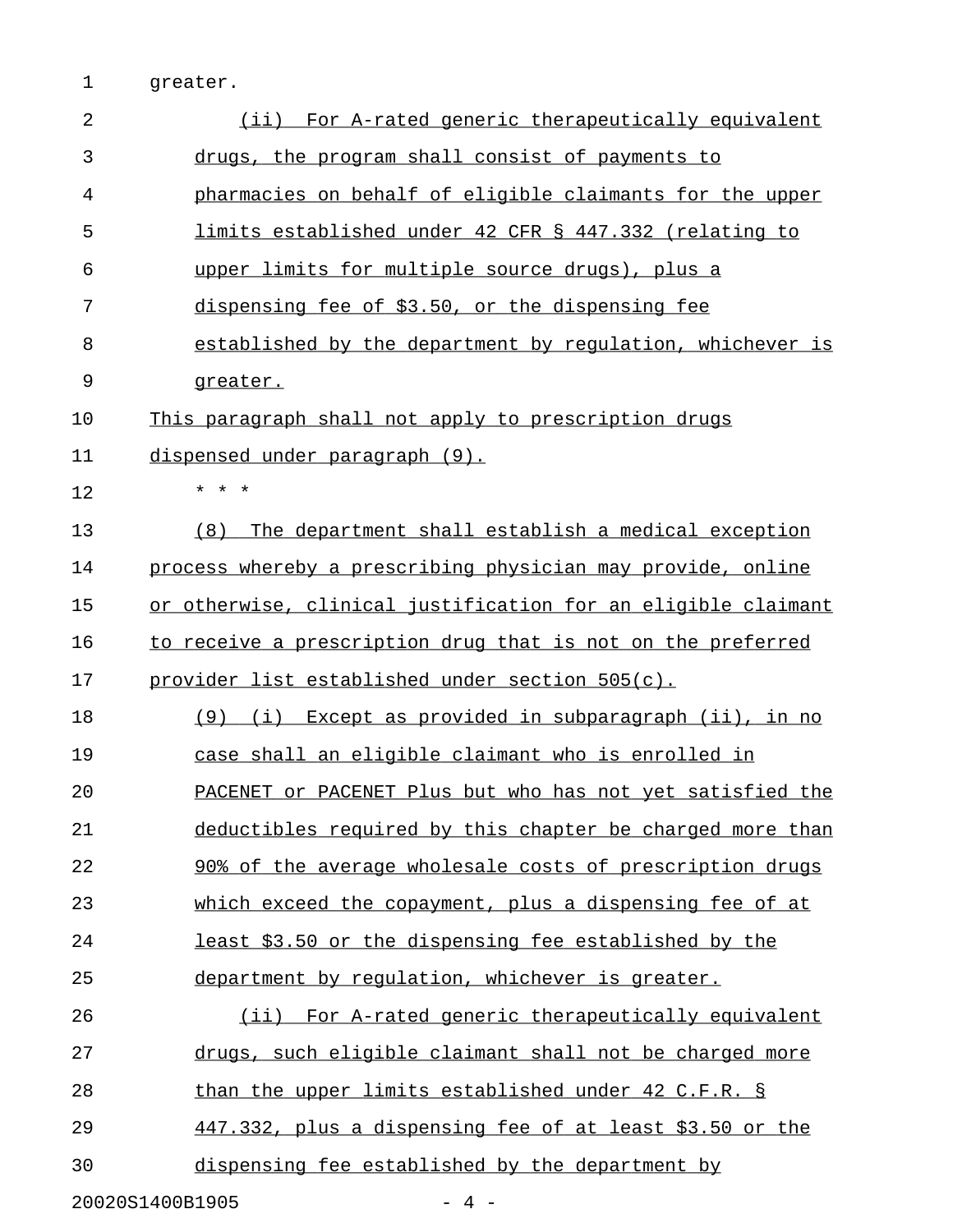1 regulation, whichever is greater.

| $\overline{2}$ | (10) The Commonwealth shall make payments to pharmacies          |
|----------------|------------------------------------------------------------------|
| 3              | for prescription drugs dispensed to eligible claimants under     |
| 4              | paragraph (9) in an amount equal to the difference between       |
| 5              | the total amount paid by the eligible claimant under             |
| 6              | paragraph (9) and the price of the drug at the particular        |
| 7              | pharmacy on the date of the sale.                                |
| 8              | Section 4. Section 511 of the act, added November 21, 1996       |
| 9              | $(P.L.741, No.134)$ , is amended to read:                        |
| 10             | Section 511. Supply.                                             |
| 11             | [Prescription] Except as may be provided in section 513.1 for    |
| 12             | maintenance drugs, prescription benefits for any single          |
| 13             | prescription shall be limited to a 30-day supply of the          |
| 14             | prescription drug or 100 units, whichever is less, except that,  |
| 15             | in the case of diagnosis for acute conditions, the limitation    |
| 16             | shall be a 15-day supply. This limitation shall not apply to     |
| 17             | topical ointments or gels that are not available in containers   |
| 18             | which meet the size and supply restrictions set forth in this    |
| 19             | section.                                                         |
| 20             | Section 5. The act is amended by adding a section to read:       |
| 21             | Section 513.1. Mail order program for maintenance drugs.         |
| 22             | General rule.--The department may offer a mail order<br>(a)      |
| 23             | program for the delivery of maintenance drugs under the program. |
| 24             | (b) Pharmacy participation. -- A pharmacy enrolled as a          |
| 25             | provider may participate in any mail order program offered by    |
| 26             | the department. Participating pharmacies must offer mail order   |
| 27             | program participants or the participant's designated             |
| 28             | representative the opportunity for face-to-face consultation at  |
| 29             | least once every 30 days. The department shall pay a             |
| 30             | consultation fee of \$35 per hour on a prorated basis for        |
|                | 20020S1400B1905<br>$-5 -$                                        |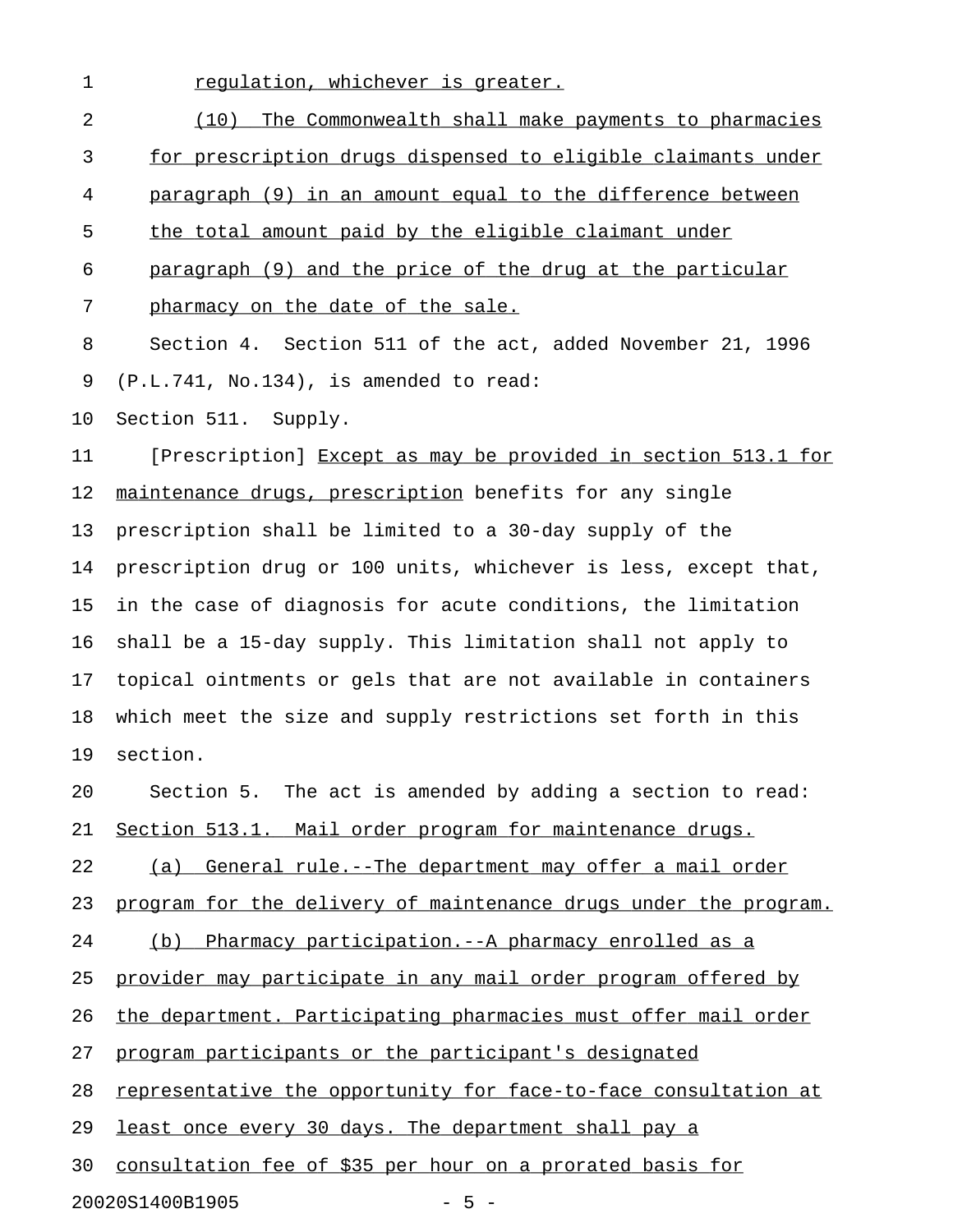1 consultation services provided for selected prescription drugs 2 as determined by the technical advisory committee. 3 Section 6. Sections 515 and 519 of the act, amended or added 4 November 21, 1996 (P.L.741, No.134), are amended to read: 5 Section 515. Reimbursement. 6 For-profit third-party insurers, health maintenance 7 organizations and not-for-profit prescription plans shall be 8 responsible for any payments made by the program to a [providing 9 pharmacy] provider on behalf of a claimant covered by such a 10 third party. 11 Section 519. The Pharmaceutical Assistance Contract for the 12 Elderly Needs Enhancement Tier. 13 (a) Establishment.--There is hereby established within the 14 department a program to be known as the Pharmaceutical 15 Assistance Contract for the Elderly Needs Enhancement Tier 16 (PACENET). 17 (b) PACENET eligibility.-- 18 (1) A claimant with an annual income of not less than 19 \$14,000 and not more than [\$16,000] \$17,000 in the case of a 20 single person and of not less than \$17,200 and not more than 21  $[519,200]$  \$20,200 in the case of the combined income of 22 persons married to each other shall be eligible for enhanced 23 pharmaceutical assistance under this section. 24 (2) A person may, in reporting income to the department, 25 round the amount of each source of income and the income 26 total to the nearest whole dollar, whereby any amount which 27 is less than 50ç is eliminated. 28 (b.1) Enrollment fee.--29 (1) An enrollment fee of \$50 shall be paid by an

30 eligible claimant to an enrolled pharmacy of choice at the 20020S1400B1905 - 6 -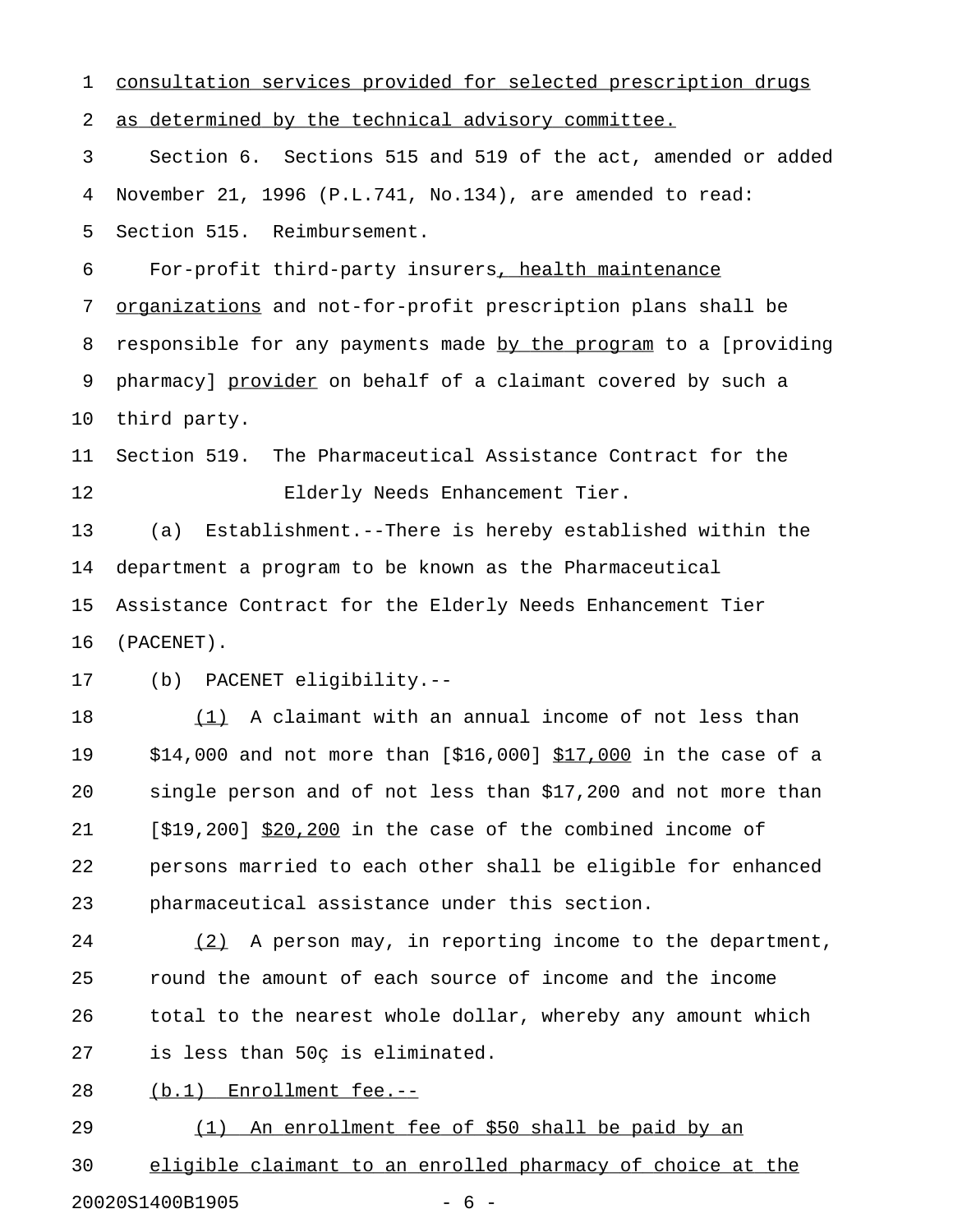- 
- 1 time of enrollment.

2 (2) The enrolled pharmacy of choice shall deduct an 3 amount from the fee that the department approves as the 4 administrative cost to the pharmacy and shall transmit the 5 balance of the fee to the department.

6 (c) Deductible.--

7 (1) Upon enrollment in PACENET, eligible claimants in 8 the income ranges set forth in subsection (b) shall be 9 required to meet an annual deductible in unreimbursed 10 prescription drug expenses [of \$500 per person.] per person 11 as follows:

| 12  | Deductible | Single Person Income | Married Couple Income |
|-----|------------|----------------------|-----------------------|
| 13  | \$300      | $$14,000-14,999$     | $$17,200-18,199$      |
| 14  | 350        | 15,000-15,999        | <u>18,200–19,199</u>  |
| -15 | 400        | 16,000-17,000        | 19,200-20,200         |

16 (2) To qualify for the deductible set forth in this 17 subsection the prescription drug must be purchased for the 18 use of the eligible claimant from a provider as defined in 19 this chapter.

20  $(3)$  The department, after consultation with the board, 21 may approve an adjustment in the deductible on an annual 22 basis.

23 (d) Copayment.--For eligible claimants under this section, 24 the copayment schedule, which may be adjusted by the department 25 on an annual basis after consultation with the board, shall be:

26 (i) eight dollars for noninnovator multiple source drugs 27 as defined in section 702; [or]

28 (ii) fifteen dollars for preferred single-source drugs 29 and preferred innovator multiple-source drugs as defined in 30 section 702[.];\_

20020S1400B1905 - 7 -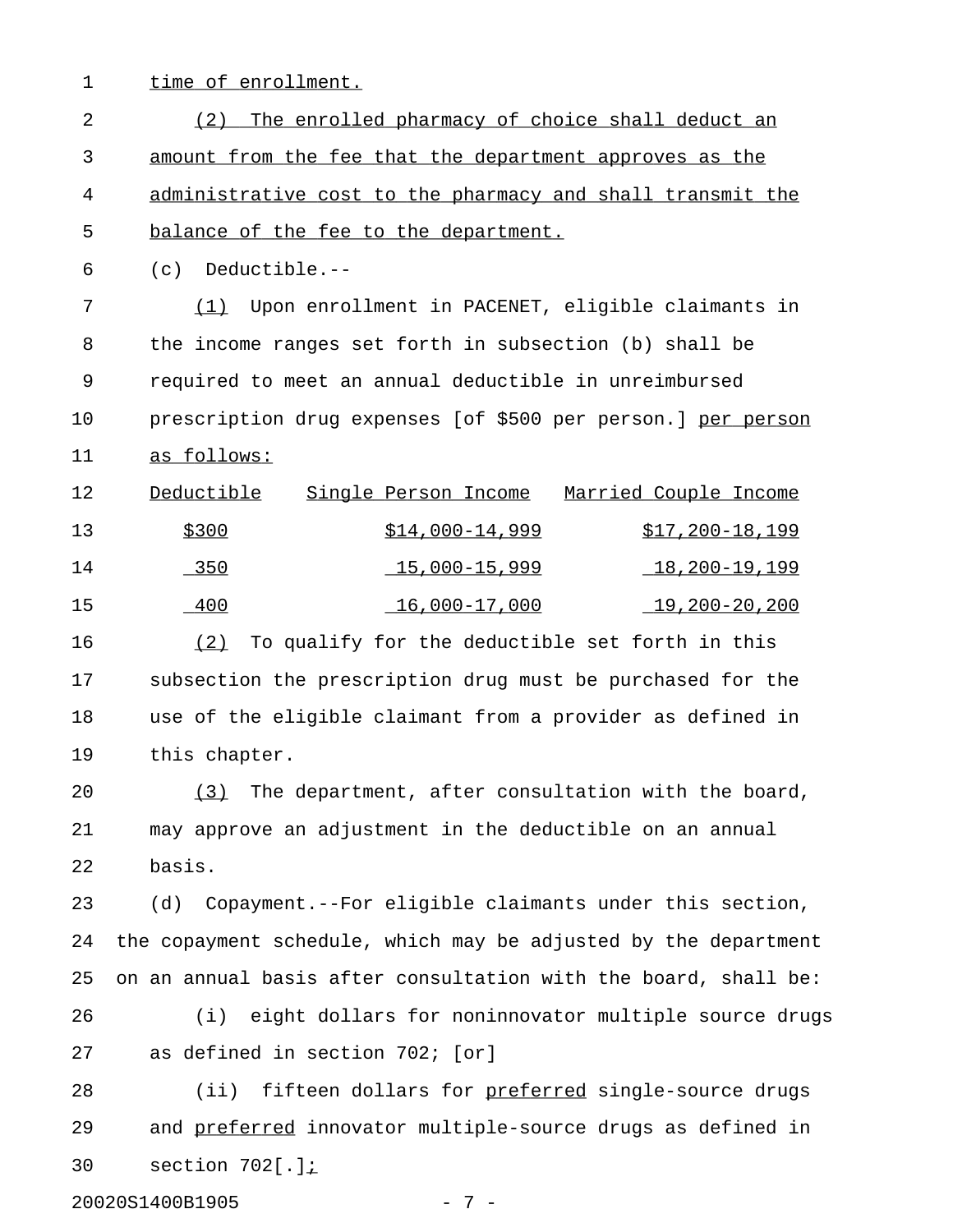| $\mathbf 1$ | (iii)<br>twenty-five dollars for nonpreferred single source       |
|-------------|-------------------------------------------------------------------|
| 2           | drugs and nonpreferred innovator multiple-source drugs,           |
| 3           | except as provided in paragraph (iv); or                          |
| 4           | (iv) fifteen dollars for nonpreferred single source               |
| 5           | drugs and nonpreferred innovator multiple-source drugs where      |
| 6           | a medical exception has been granted by the department.           |
| 7           | Section 7. The act is amended by adding sections to read:         |
| 8           | Section 519.1. Pharmaceutical Assistance Contract for the         |
| 9           | Elderly Needs Enhancement Tier Plus.                              |
| 10          | (a) Establishment.--There is hereby established within the        |
| 11          | department a program to be known as the Pharmaceutical            |
| 12          | Assistance Contract for the Elderly Needs Enhancement Tier Plus   |
| 13          | (PACENET Plus).                                                   |
| 14          | (b) PACENET Plus eligibility.--A claimant with an annual          |
| 15          | income which is not less than \$17,001 and not more than \$20,999 |
| 16          | in the case of a single person, and not less than \$20,201 and    |
| 17          | not more than \$25,199 in the case of the combined income of      |
| 18          | persons married to each other shall be eligible for               |
| 19          | participation under this section. A person may, in reporting      |
| 20          | income to the department, round the amount of each source of      |
| 21          | income and the income total to the nearest whole dollar, whereby  |
| 22          | any amount which is less than 50c is eliminated.                  |
| 23          | (c) Enrollment fee.--                                             |
| 24          | An enrollment fee of \$50 shall be paid by an<br>(1)              |
| 25          | eligible claimant to an enrolled pharmacy of choice at the        |
| 26          | time of enrollment.                                               |
| 27          | (2)<br>The enrolled pharmacy of choice shall deduct an            |
| 28          | amount from the fee that the department approves as the           |
| 29          | administrative cost to the pharmacy and shall transmit the        |
| 30          | balance of the fee to the department.                             |
|             |                                                                   |

20020S1400B1905 - 8 -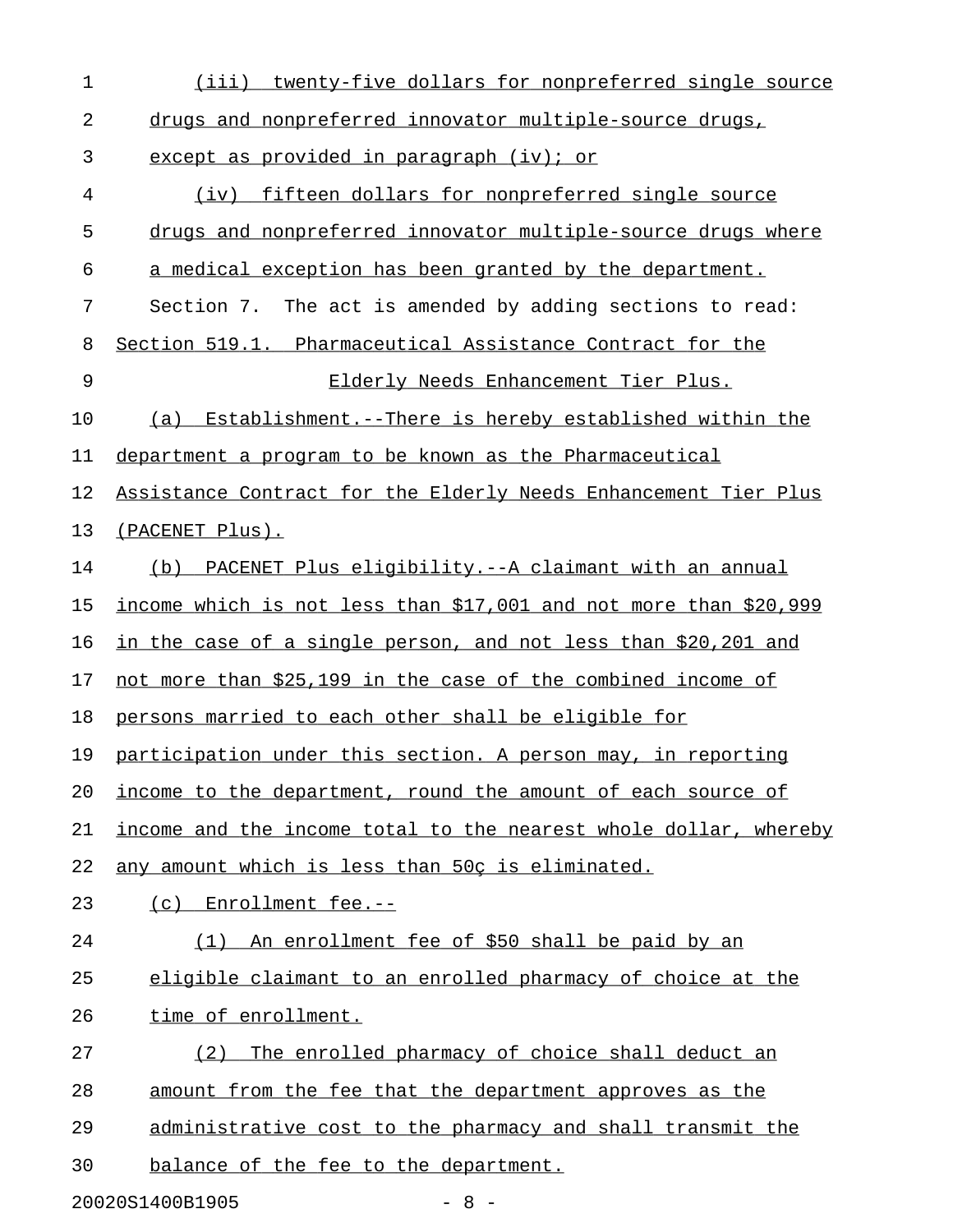| $\mathbf 1$    | Deductible.--<br>(d)                                             |
|----------------|------------------------------------------------------------------|
| $\overline{2}$ | Upon enrollment in PACENET Plus, eligible claimants<br>(1)       |
| 3              | in the income ranges set forth in subsection (b) shall be        |
| 4              | required to meet an annual deductible in unreimbursed            |
| 5              | prescription drug expenses per person as follows:                |
| 6              | Deductible<br>Single Person Income<br>Married Couple Income      |
| 7              | \$450<br>$$17,001-17,999$<br>$$20, 201 - 21, 199$                |
| 8              | $18,000 - 18,999$<br>$-500$<br>21,200-22,199                     |
| 9              | $19,000 - 19,999$<br>$-550$<br>22,200-23,199                     |
| 10             | $20,000 - 20,999$<br>600<br>23,200-24,199                        |
| 11             | 650<br>24,200-25,199                                             |
| 12             | To qualify for the deductible set forth in this<br>(2)           |
| 13             | subsection the prescription drug must be purchased for the       |
| 14             | use of the eligible claimant from a provider as defined in       |
| 15             | this chapter.                                                    |
| 16             | The department, after consultation with the board,<br>(3)        |
| 17             | may approve an adjustment in the deductible on an annual         |
| 18             | basis.                                                           |
| 19             | Copayment. -- For eligible claimants under this section,<br>(e)  |
| 20             | the copayment schedule shall be the same as provided under       |
| 21             | section $519(d)$ .                                               |
| 22             | Section 523. Senior wellness program.                            |
| 23             | The department shall provide eligible claimants with             |
| 24             | educational materials to maintain physical and mental health.    |
| 25             | Section 524. Prescription drug clearinghouse.                    |
| 26             | The department shall directly or by contract, establish,         |
| 27             | implement and administer a prescription drug clearinghouse which |
| 28             | is easily accessible to senior citizens by means of a toll-free  |
| 29             | telephone number and electronic and other mechanisms that:       |
| 30             | Facilitates access by senior citizens to<br>(1)                  |

20020S1400B1905 - 9 -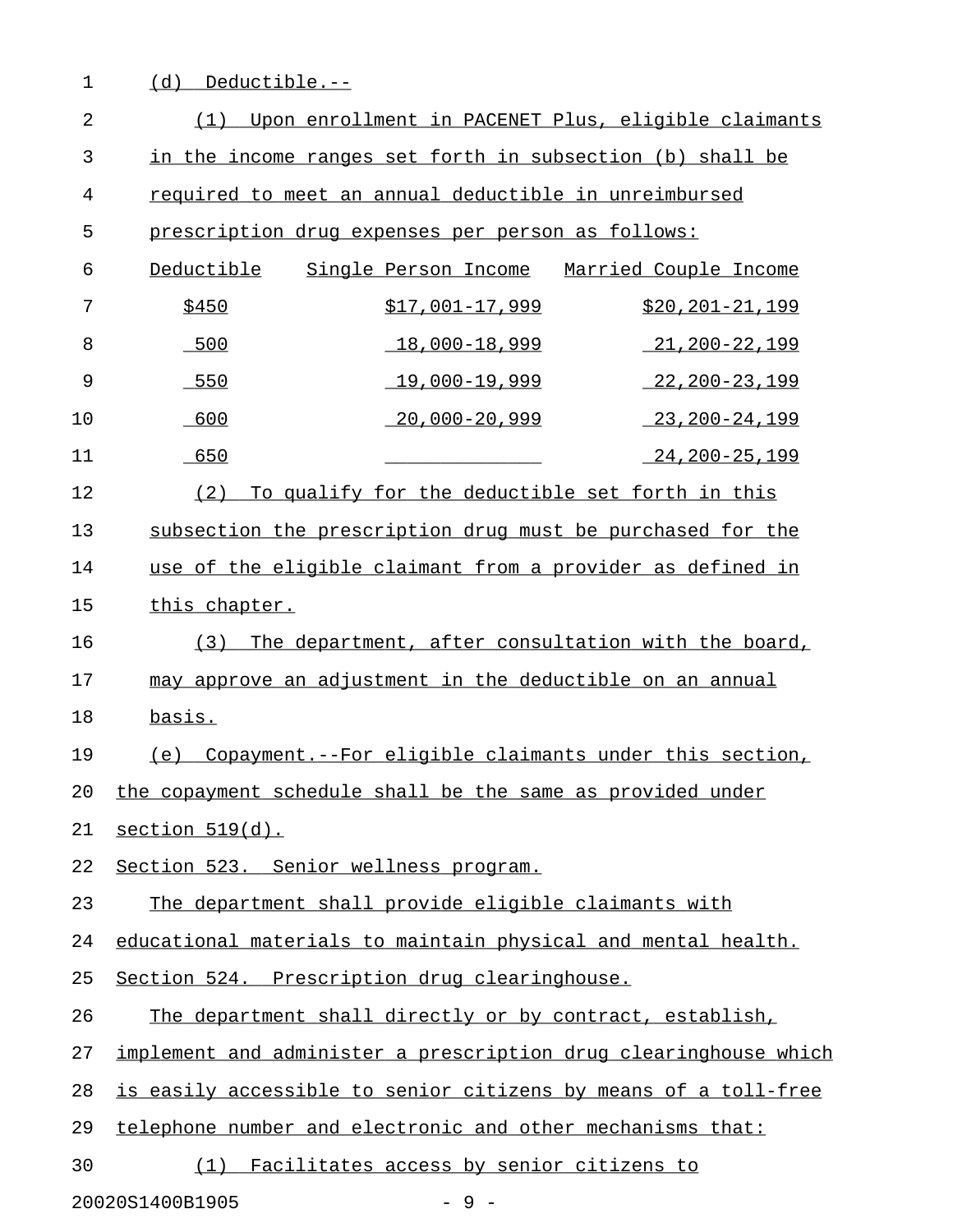1 prescription drugs.

| $\overline{a}$ | (2)<br>Identifies alternatives for securing or purchasing    |
|----------------|--------------------------------------------------------------|
| 3              | prescription drugs through public or private programs.       |
| 4              | Provides information resources relating to the<br>(3)        |
| 5              | costs, coverage, policy and access to the programs under     |
| 6              | paragraph (2).                                               |
| 7              | (4) Provides such additional information which will          |
| 8              | enable senior citizens to make informed reasonable choices   |
| 9              | related to the purchase of prescription drugs.               |
| 10             | Section 525. Provider assistance.                            |
| 11             | (a) General rule.--The department shall:                     |
| 12             | Encourage and facilitate physician use of online<br>(1)      |
| 13             | technology.                                                  |
| 14             | (2) Provide secure online and other technical assistance     |
| 15             | to physicians related to prescription drugs dispensed to     |
| 16             | claimants through the program, including contraindications,  |
| 17             | therapeutic interchange, cost and medical exception          |
| 18             | processing.                                                  |
| 19             | (b) Administration.--The department in carrying out its      |
| 20             | duties under this section may enter into a contract with a   |
| 21             | private contractor.                                          |
| 22             | Section 526. Priority of prescription drug assistance.       |
| 23             | If the Federal Government provides for a prescription drug   |
| 24             | assistance program and participants utilizing the programs   |
| 25             | offered by the Commonwealth are also qualified for coverage  |
| 26             | under the Federal program, then each participant shall first |
| 27             | utilize the Federal program and may not seek Commonwealth    |
| 28             | assistance until Federal eligibility is exhausted.           |
| 29             | Section 8. The definitions of "covered prescription drug"    |
| 30             | and "provider" in section 702 of the act, added November 21, |
|                | 20020S1400B1905<br>$-10 -$                                   |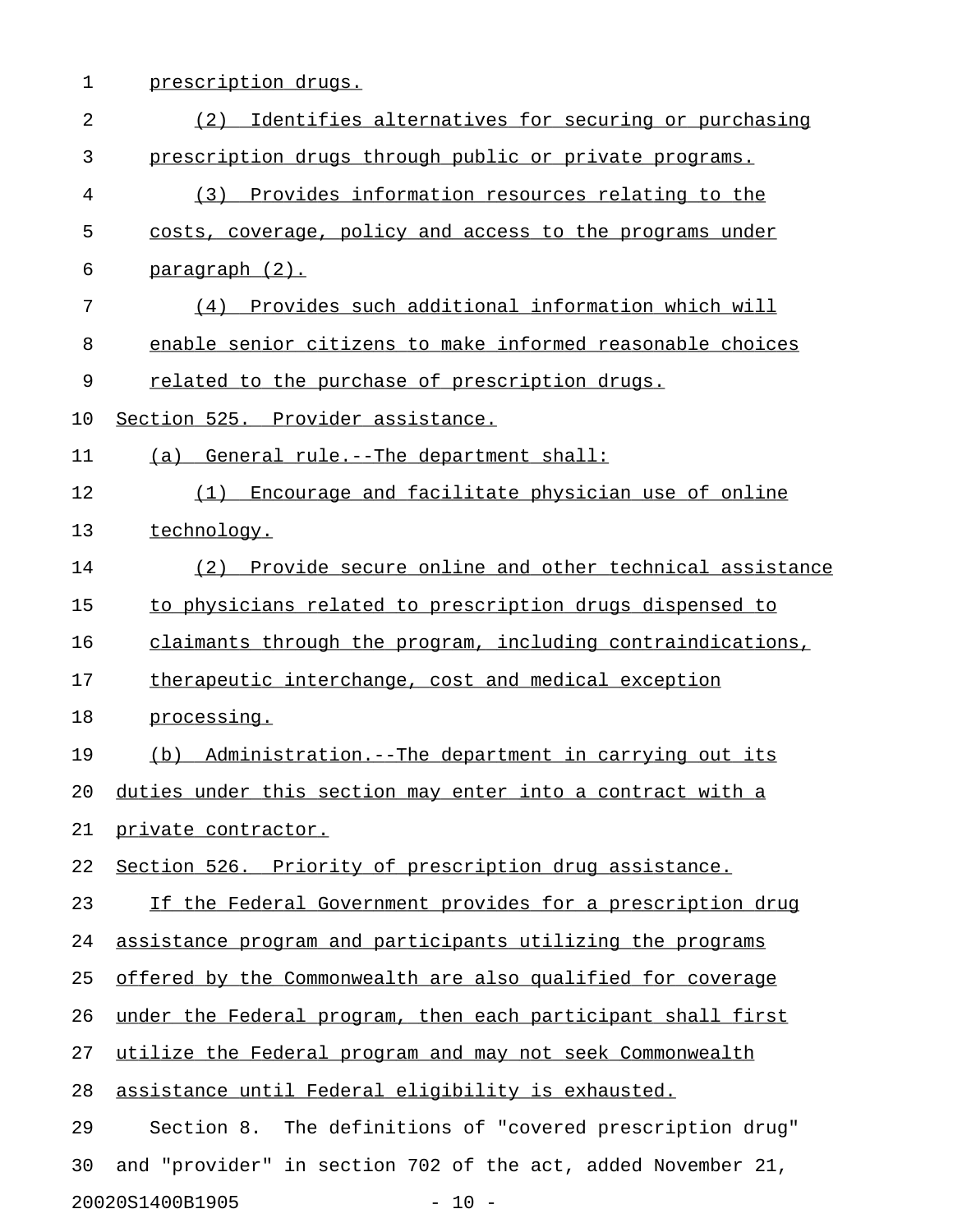1 1996 (P.L.741, No.134), are amended and the section is amended 2 by adding definitions to read:

3 Section 702. Definitions.

4 The following words and phrases when used in this chapter 5 shall have the meanings given to them in this section unless the 6 context clearly indicates otherwise:

7 \* \* \*

8 "Average wholesale cost." The cost of a dispensed drug based 9 upon the price published in a national drug pricing system in 10 current use by the Department of Aging as the average wholesale 11 price of a prescription drug in the most common package size. 12 "Average wholesale price." Average wholesale cost. \_\_\_\_\_\_\_\_\_\_\_\_\_\_\_\_\_\_\_\_\_\_\_\_\_\_\_\_\_\_\_\_\_\_\_\_\_\_\_\_\_\_\_\_\_\_\_\_\_\_\_

13 The <u>"Best price."</u> As defined under section 1927 of the Social

14 Security Act (49 Stat. 620, 42 U.S.C. § 301 et seq.).

15 \* \* \*

16 "Covered prescription drug." A legend drug, insulin, an 17 insulin syringe or an insulin needle eligible for payment by the 18 Commonwealth under PACE, PACENET, PACENET Plus or designated 19 pharmaceutical programs.

20 \* \* \*

21 TPACENET Plus." The program established under section 519.1. 22 \* \* \*

23 "Provider." A licensed pharmacy or dispensing physician 24 enrolled as a provider in PACE, PACENET, PACENET Plus or 25 designated pharmaceutical programs.

26 \* \* \*

27 Section 9. Sections 703 and 704(a) and (b) of the act, added 28 November 21, 1996 (P.L.741, No.134), are amended to read: 29 Section 703. Rebate agreement.

30 (a) Requirement.--PACE, PACENET, PACENET Plus and designated 20020S1400B1905 - 11 -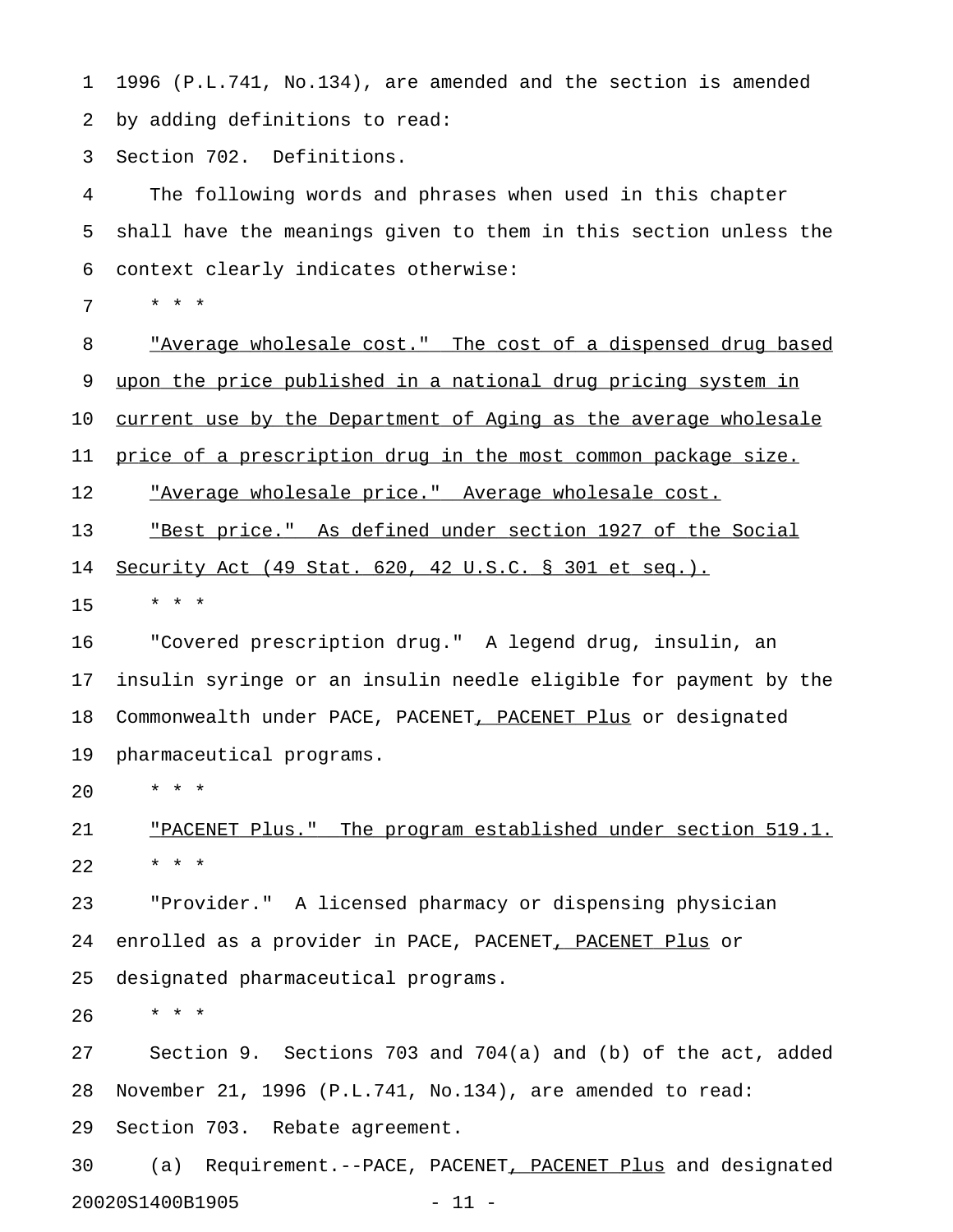1 pharmaceutical programs shall not reimburse for any covered 2 prescription drug without a rebate agreement between the 3 department and the manufacturer of the covered prescription 4 drug.

5 (b) Exception.--Subsection (a) shall not apply if the 6 availability of the drug is essential to the health of eligible 7 claimants as determined by the department.

8 (c) Agreements.--Manufacturers of prescription drugs 9 reimbursed under PACE, PACENET, PACENET Plus and designated 10 pharmaceutical programs must enter into a rebate agreement with 11 the department under this chapter to obtain such reimbursement. 12 Nothing in this chapter shall be deemed to affect or impair any 13 agreement made under the former provisions of Chapter 6 of the 14 act of August 14, 1991 (P.L.342, No.36), known as the Lottery 15 Fund Preservation Act.

16 (d) Notice.--The department shall notify enrolled providers 17 of PACE, PACENET, PACENET Plus and designated pharmaceutical 18 programs on an annual basis and, as appropriate, of all 19 manufacturers who have entered into a rebate agreement.

20 (e) Drug formulary.--Except as provided in section 512, 21 there shall be no drug formulary, prior or retroactive approval 22 system or any similar restriction imposed on the coverage of 23 outpatient drugs made by manufacturers who have agreements in 24 effect with the Commonwealth to pay rebates for drugs utilized 25 in PACE [and], PACENET and PACENET Plus, provided that such 26 outpatient drugs were approved for marketing by the Food and 27 Drug Administration. This subsection shall not apply to any act 28 taken by the department pursuant to its therapeutic drug 29 utilization review program under section 505. 30 Section 704. Terms of rebate agreement.

20020S1400B1905 - 12 -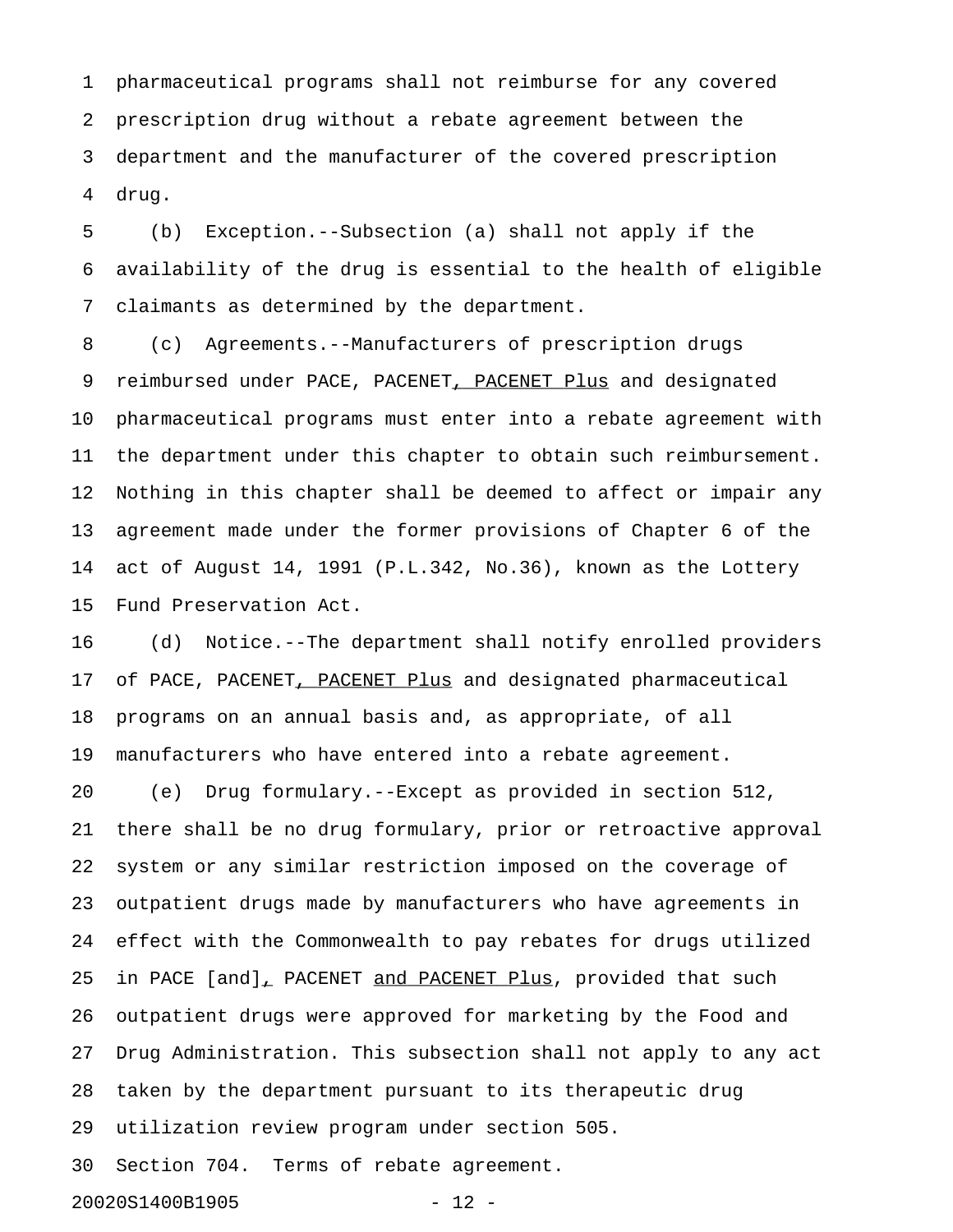1 (a) Quarterly basis.--A rebate agreement shall require any 2 manufacturer of covered prescription drugs to provide to the 3 department a rebate each calendar quarter [in an amount 4 specified in section 705] in an amount which shall give the 5 department the best price for the drugs provided under PACE, 6 PACENET and PACENET Plus, for covered prescription drugs of the 7 manufacturer reimbursed during the quarter. The rebate shall be 8 paid by the manufacturer not later than 30 days after the date 9 of receipt of the information described in subsection (b) for 10 the period involved.

11 (b) Information.--

12 (1) The department shall report to each manufacturer, 13 not later than 60 days after the end of each calendar 14 quarter, information by zip code of provider on the total 15 number of dosage units of each covered prescription drug 16 reimbursed under PACE, PACENET, PACENET Plus and designated 17 pharmaceutical programs during the quarter.

18 (2) A manufacturer may review the information provided 19 under paragraph (1) and verify information. Adjustments to 20 rebates shall be made to the extent that information 21 indicates that utilization was greater or less than the 22 amount previously specified.

23 (3) In the event that in any quarter a material 24 discrepancy in the department's information is certified by 25 the manufacturer prior to the due date of the rebate, the 26 department and the manufacturer shall, in good faith, attempt 27 to resolve the discrepancy. If resolution is not reached 28 within 30 days of receipt of the manufacturer's certification 29 by the department, the manufacturer may appeal the 30 department's decision under the department's formal fair 20020S1400B1905 - 13 -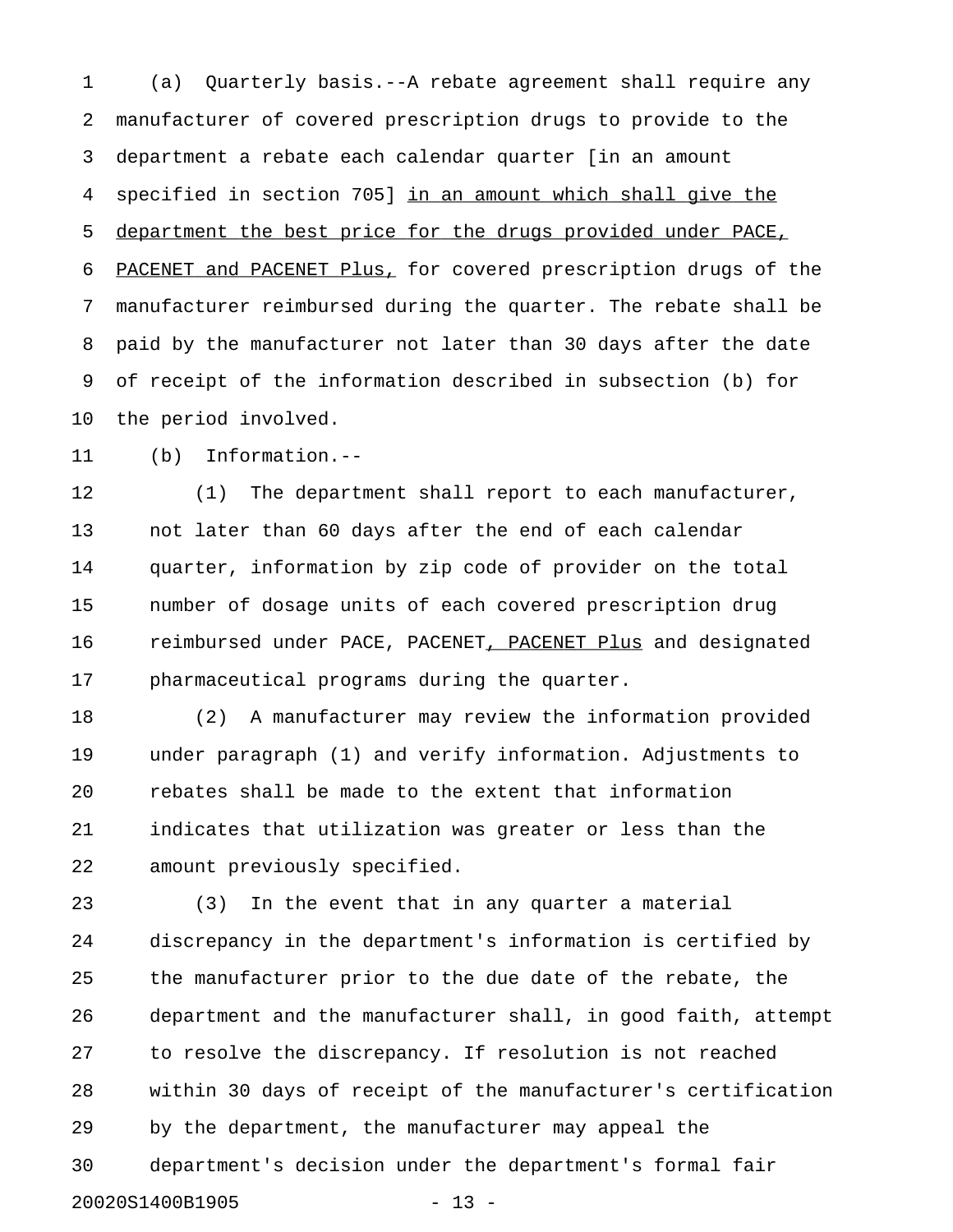1 hearings and appeals process. The manufacturer shall pay the 2 department that portion of the rebate amount which is not 3 disputed within the required time frame under this chapter. 4 Any balance due, plus statutory interest, shall be paid or 5 credited by the manufacturer or the department by the due 6 date of the next quarterly payment after resolution of the 7 dispute.

8 \* \* \*

9 Section 10. Section 705 (a) and (c) of the act, added 10 November 21, 1996 (P.L.741, No.134), are amended and the section 11 is amended by adding a subsection to read:

12 Section 705. Amount of rebate.

13 (a) Single-source drugs and innovator multiple-source 14 drugs.--With respect to single-source drugs and innovator 15 multiple-source drugs, each manufacturer shall remit a rebate to 16 the Commonwealth. Except as otherwise provided in this section, 17 the amount of the rebate to the Commonwealth per calendar 18 quarter with respect to each dosage form and strength of single-19 source drugs and innovator multiple-source drugs shall be as 20 follows:

21 (1) For quarters beginning after September 30, 1992, and 22 ending before January 1, 1997, the product of the total 23 number of units of each dosage form and strength reimbursed 24 by PACE and General Assistance in the quarter and the 25 difference between the average manufacturer price and 85% of 26 that price, after deducting customary prompt payment 27 discounts, for the quarter.

28 (2) For quarters beginning after December 31, 1996 29 through December 31, 2002, the product of the total number of 30 units of each dosage form and strength reimbursed by PACE, 20020S1400B1905 - 14 -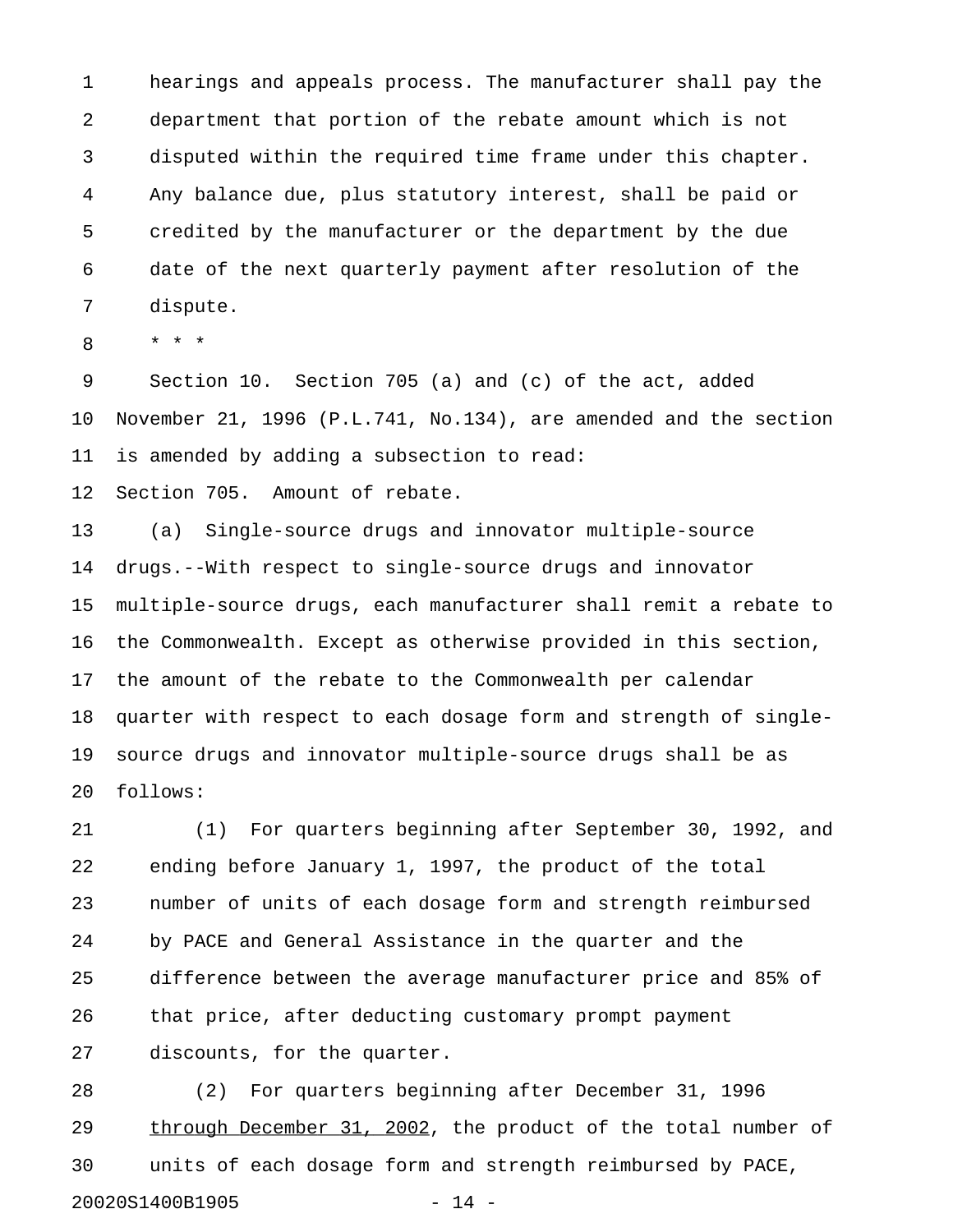1 PACENET, PACENET Plus and designated pharmaceutical programs 2 in the quarter and the difference between the average 3 manufacturer price and 83% of that price, after deducting 4 customary prompt payment discounts.

5 (3) For quarters beginning after December 31, 2002, the 6 product of the total number of units of each dosage form and 7 strength reimbursed by designated pharmaceutical programs in 8 the quarter and the difference between the average 9 manufacturer price and 83% of that price, after deducting 10 customary prompt payment discounts.

11 (4) For quarters beginning after December 31, 2002, the 12 product of the total number of units of each dosage form and 13 strength reimbursed by PACE, PACENET and PACENET Plus in the 14 quarter and the difference between the average wholesale 15 price and 83% of that price, after deducting customary prompt 16 payment discounts.

17 \* \* \*

18 (c) Revised rebate for other drugs.--Beginning after 19 December 31, 1996 through December 31, 2002:

20 (1) The amount of the rebate to the Commonwealth for a 21 calendar quarter with respect to covered prescription drugs 22 which are noninnovator multiple-source drugs shall be [the 23 greater of] equal to the best price or the product of:

24 (i) the applicable percentage of the average 25 manufacturer price, after deducting customary prompt 26 payment discounts, for each dosage form and strength of 27 such drugs for the quarter; and

28 (ii) the number of units of such form and dosage 29 reimbursed by PACE, PACENET, PACENET Plus and designated 30 pharmaceutical programs in the quarter[.], whichever is 20020S1400B1905 - 15 -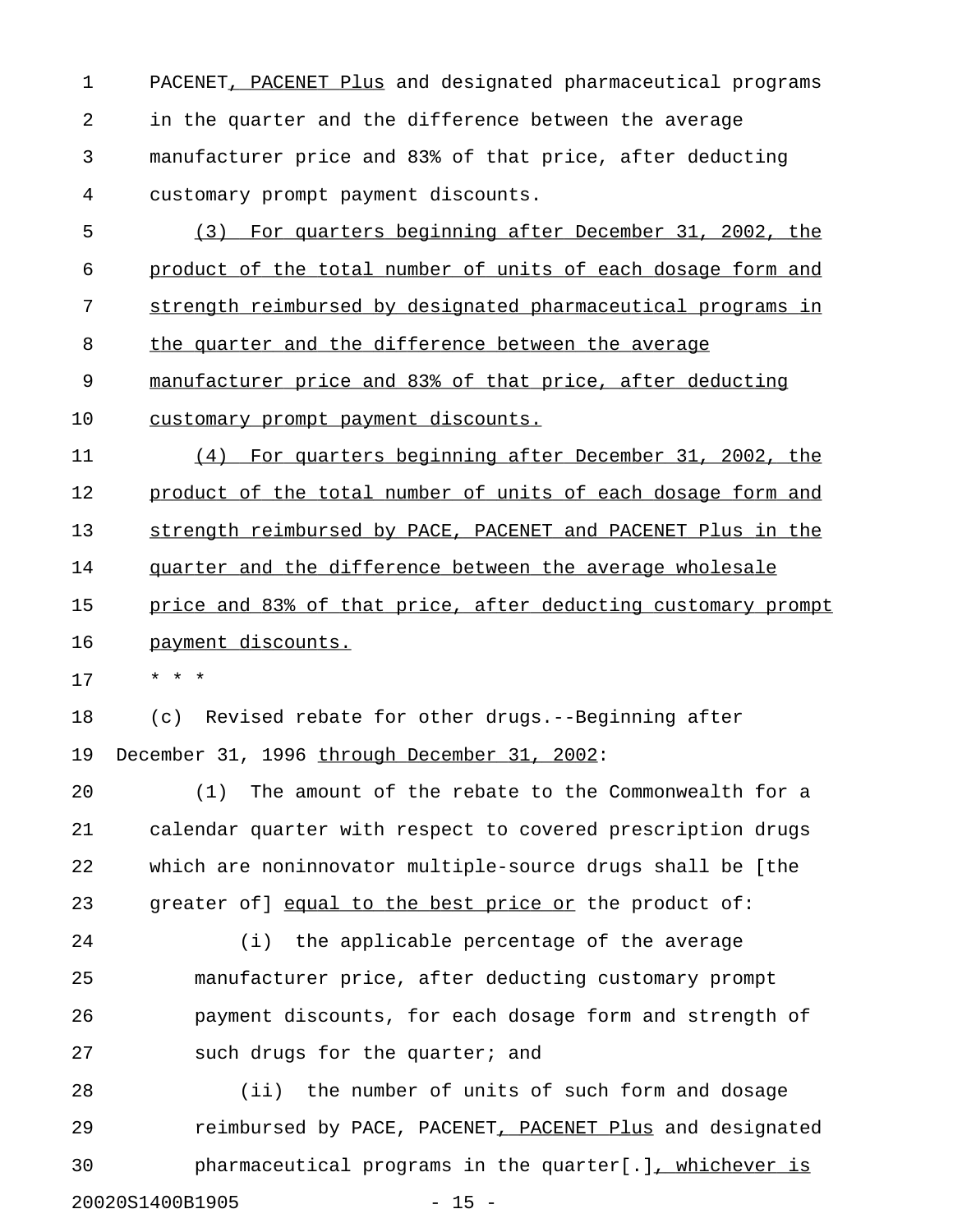| 1              | greater.                                                    |
|----------------|-------------------------------------------------------------|
| $\overline{a}$ | (2)<br>For purposes of paragraph (1), the applicable        |
| 3              | percentage is 17%.                                          |
| 4              | (c.1) Revised rebate for other drugs in 2003.--Beginning    |
| 5              | after December 31, 2002:                                    |
| 6              | (1)<br>The amount of the rebate to the Commonwealth for a   |
| 7              | calendar quarter with respect to covered prescription drugs |
| 8              | which are noninnovator multiple-source drugs shall be the   |
| 9              | greater of the product of:                                  |
| 10             | (i) the applicable percentage of the average                |
| 11             | manufacturer price, after deducting customary prompt        |
| 12             | payment discounts, for each dosage form and strength of     |
| 13             | such drugs for the quarter; and                             |
| 14             | (ii) the number of units of such form and dosage            |
| 15             | reimbursed by designated pharmaceutical programs in the     |
| 16             | quarter.                                                    |
| 17             | (2)<br>The amount of the rebate to the Commonwealth for a   |
| 18             | calendar quarter with respect to covered prescription drugs |
| 19             | which are noninnovator multiple-source drugs shall be the   |
| 20             | greater of the product of:                                  |
| 21             | (i) the applicable percentage of the average                |
| 22             | wholesale price, after deducting customary prompt payment   |
| 23             | discounts, for each dosage form and strength of such        |
| 24             | drugs for the quarter; and                                  |
| 25             | (ii) the number of units of such form and dosage            |
| 26             | reimbursed by PACE, PACENET and PACENET Plus in the         |
| 27             | quarter.                                                    |
| 28             | (3) For purposes of paragraphs (1) and (2), the             |
| 29             | applicable percentage is 17%.                               |
| 30             | $\star$ $\star$ $\star$                                     |
|                | 20020S1400B1905<br>$-16 -$                                  |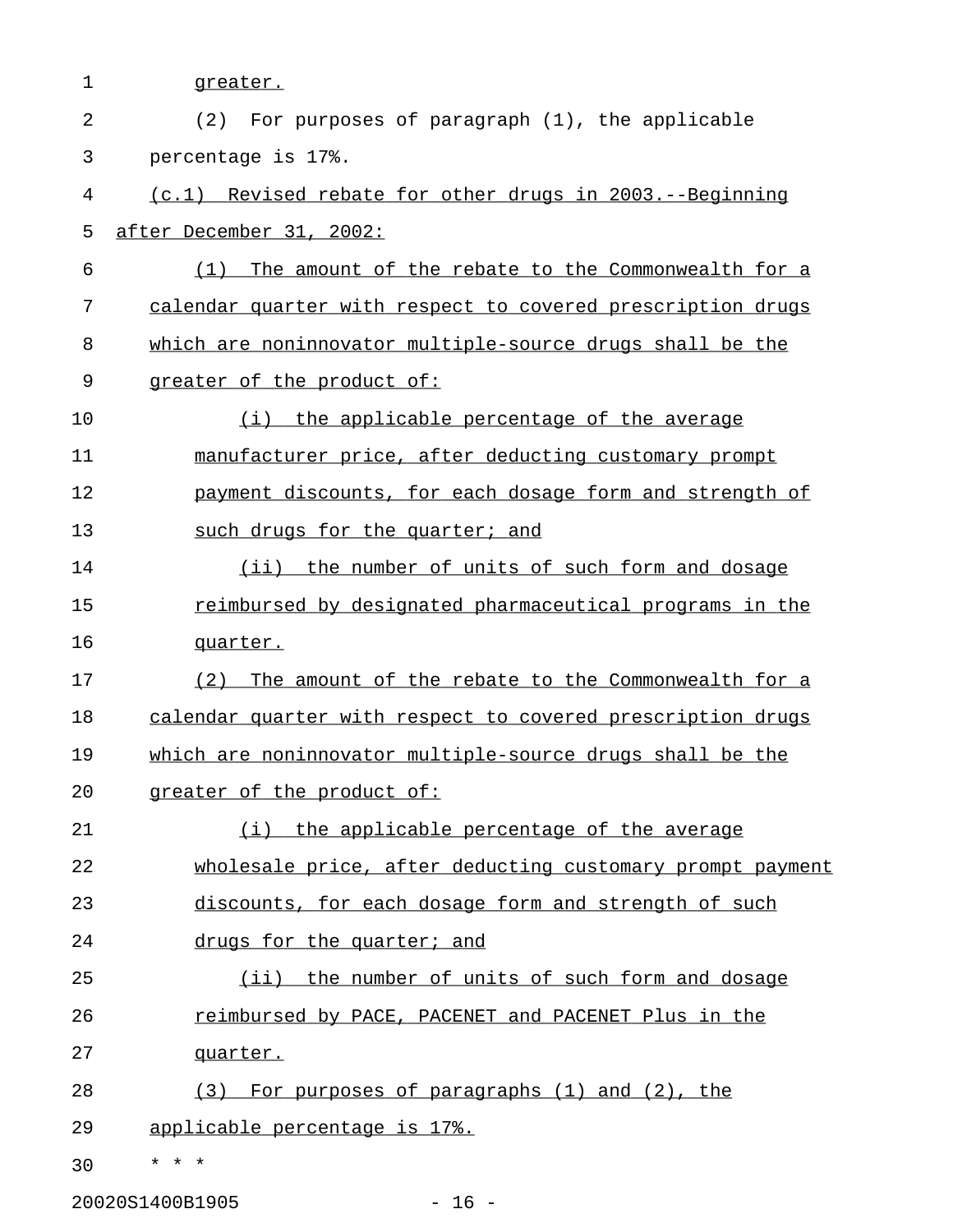1 Section 11. Section 706(b) of the act, added November 21, 2 1996 (P.L.741, No.134), is amended to read: 3 Section 706. Excessive pharmaceutical price inflation discount

4 for designated pharmaceutical programs.

5 \* \* \*

6 (b) Revised general rule.--A discount shall be provided to 7 the department for all covered prescription drugs under 8 designated pharmaceutical programs. The discount shall be 9 calculated as follows:

10 (1) For each quarter for which a rebate under section 11 705(a) and (c) is to be paid after December 31, 1996, the 12 average manufacturer price for each dosage form and strength 13 of a covered prescription drug shall be compared to the 14 average manufacturer price for the same form and strength in 15 the previous calendar year and a percentage increase shall be 16 calculated.

17 (2) For each quarter under paragraph (1), the average 18 percentage increase in the Consumer Price Index-Urban over 19 the same quarter in the previous calendar year shall be 20 calculated.

21 (3) If the calculation under paragraph (1) is greater 22 than the calculation under paragraph (2), the discount amount 23 for each quarter shall be equal to the product of:

24 (i) the difference between the calculations under 25 paragraphs (1) and (2); and

26 (ii) the total number of units of each dosage form 27 and strength reimbursed by [PACE, PACENET and] designated 28 pharmaceutical programs and the average manufacturer 29 price reported by the manufacturer under section 30 704(c)(1).

20020S1400B1905 - 17 -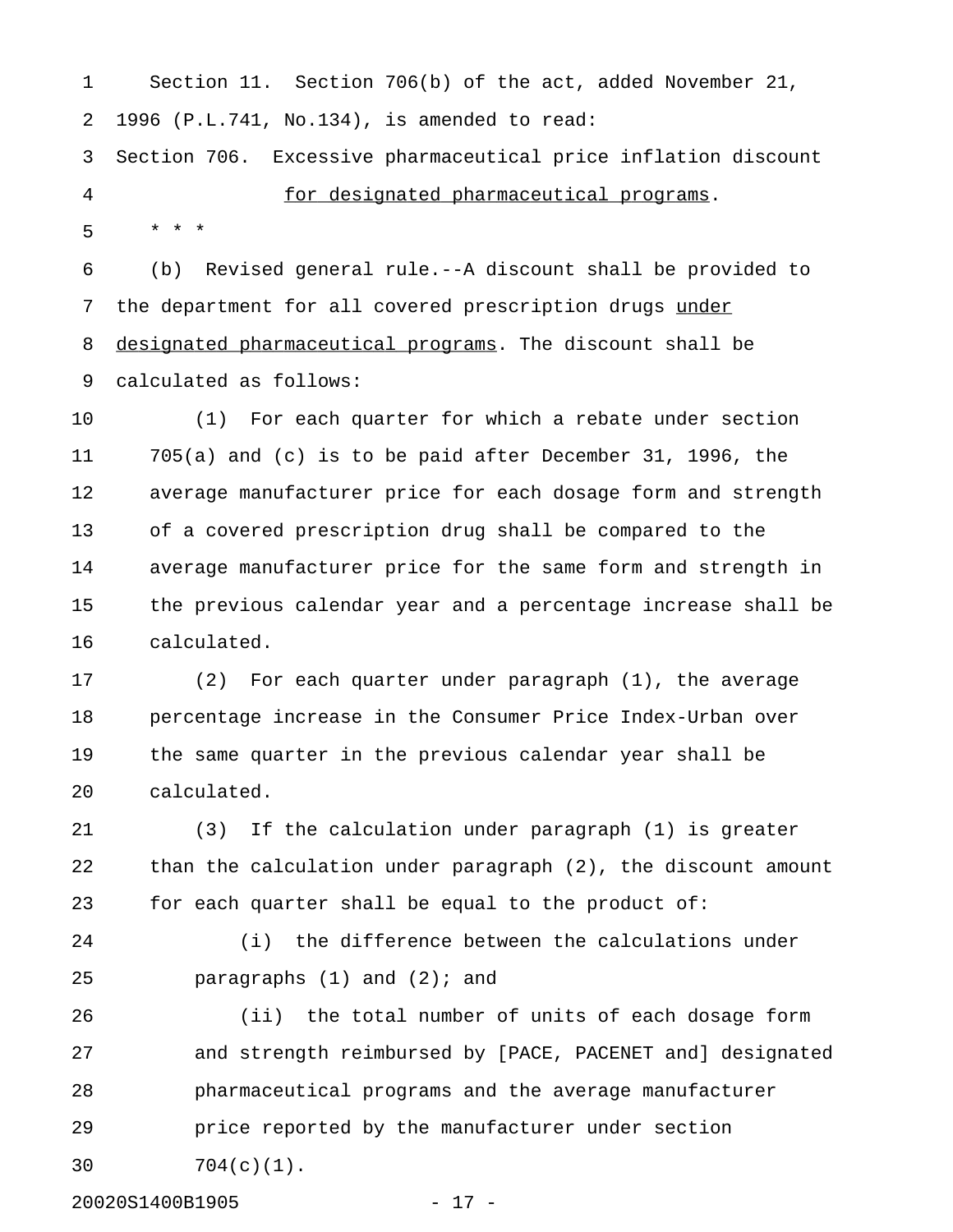| 1  | $^\star$<br>$^\star$                                            |
|----|-----------------------------------------------------------------|
| 2  | Section 12. The act is amended by adding a section to read:     |
| 3  | Section 706.1. Excessive pharmaceutical price inflation         |
| 4  | discount for PACE, PACENET and PACENET Plus.                    |
| 5  | General rule.--A discount shall be provided to the<br>(a)       |
| 6  | department for all covered prescription drugs under PACE,       |
| 7  | PACENET and PACENET Plus. The discount shall be calculated as   |
| 8  | follows:                                                        |
| 9  | For each quarter for which a rebate under section<br>(1)        |
| 10 | $705(a)$ and (c) is to be paid after December 31, 1996, through |
| 11 | December 31, 2002, the average manufacturer price for each      |
| 12 | dosage form and strength of a covered prescription drug shall   |
| 13 | be compared to the average manufacturer price for the same      |
| 14 | form and strength in the previous calendar year and a           |
| 15 | percentage increase shall be calculated.                        |
| 16 | (2) For each quarter under paragraph (1), the average           |
| 17 | percentage increase in the Consumer Price Index-Urban over      |
| 18 | the same quarter in the previous calendar year shall be         |
| 19 | calculated.                                                     |
| 20 | (3) If the calculation under paragraph (1) is greater           |
| 21 | than the calculation under paragraph (2), the discount amount   |
| 22 | for each quarter shall be equal to the product of:              |
| 23 | the difference between the calculations under<br>( i )          |
| 24 | $\frac{5}{2}$ paragraphs $(1)$ and $(2)$ ; and                  |
| 25 | (ii) the total number of units of each dosage form              |
| 26 | and strength reimbursed by PACE, PACENET and PACENET Plus       |
| 27 | and the average manufacturer price reported by the              |
| 28 | manufacturer under section 704(c)(1).                           |
| 29 | Discounts after December 31, 2002.--A discount shall be<br>(b)  |
| 30 | provided to the department for all covered prescription drugs   |
|    | $-18 -$<br>20020S1400B1905                                      |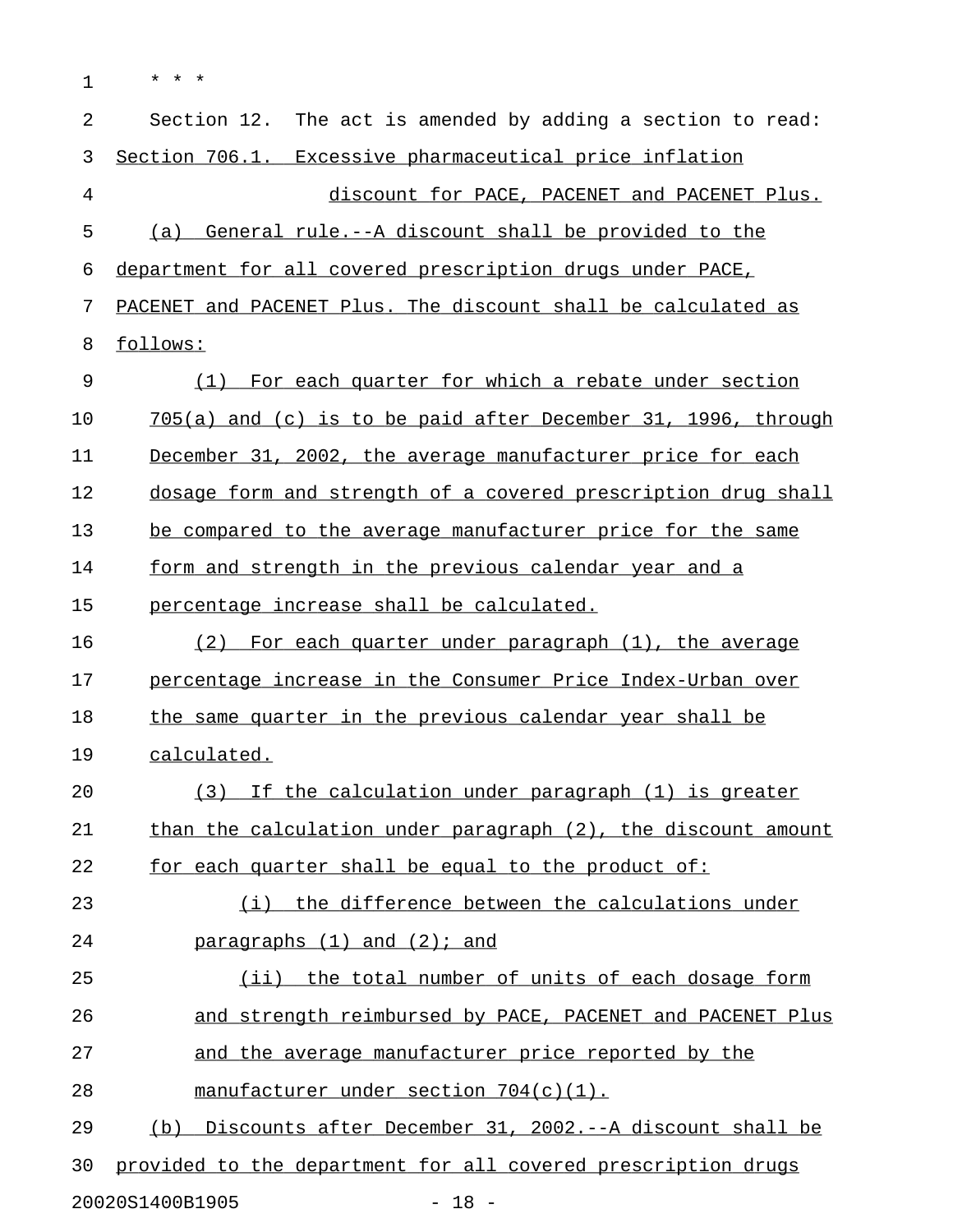1 under PACE, PACENET and PACENET Plus. The discount shall be 2 calculated as follows: 3 (1) For each quarter for which a rebate under section 4 705(a) and (c) is to be paid after December 31, 2002, the 5 average wholesale price for each dosage form and strength of 6 a covered prescription drug shall be compared to the average 7 wholesale price for the same form and strength in the 8 previous calendar year and a percentage increase shall be 9 calculated. 10 (2) For each quarter under paragraph (1), the average 11 percentage increase in the Producer Price Index for 12 Pharmaceuticals over the same quarter in the previous 13 calendar year shall be calculated. 14 (3) If the calculation under paragraph (1) is greater 15 than the calculation under paragraph (2), the discount amount 16 for each quarter shall be equal to the product of: 17 (i) the difference between the calculations under 18 paragraphs  $(1)$  and  $(2)$ ; and 19 (ii) the total number of units of each dosage form 20 and strength reimbursed by PACE, PACENET and PACENET Plus 21 and the average wholesale price reported by the 22 manufacturer under section  $704(c)(1)$ . 23 Section 13. Section 709 of the act, added November 21, 1996 24 (P.L.741, No.134), is amended to read: 25 Section 709. Disposition of funds. 26 (a) PACE [and], PACENET and PACENET Plus.--Money received 27 under this chapter in connection with PACE [and], PACENET and 28 PACENET Plus shall be deposited in the Pharmaceutical Assistance 29 Contract for the Elderly Fund. 30 (b) Designated pharmaceutical programs.--Money received 20020S1400B1905 - 19 -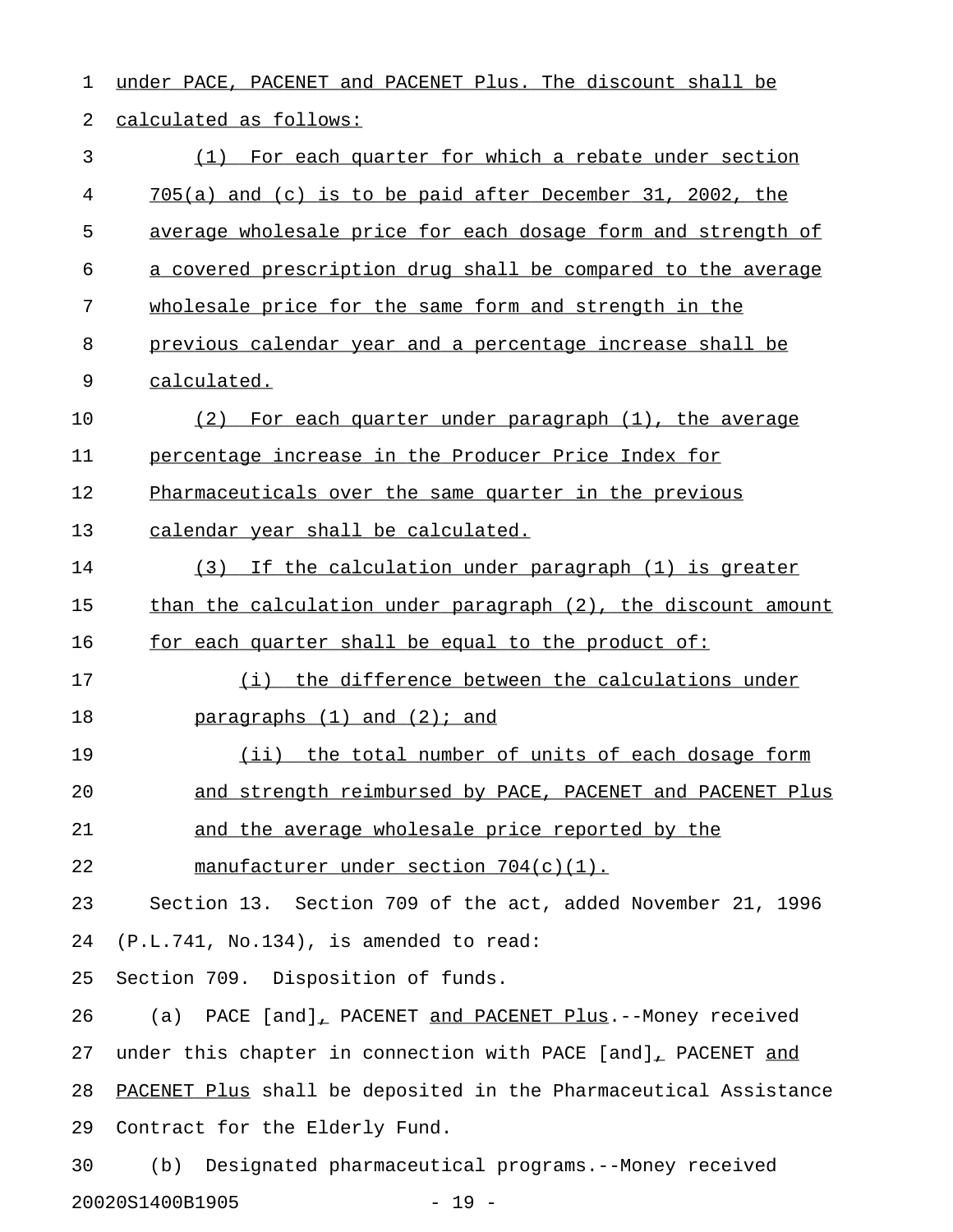| 1  | under this chapter in connection with designated pharmaceutical  |
|----|------------------------------------------------------------------|
| 2  | programs shall be treated as a refund of expenditures to the     |
| 3  | appropriation which originally provided the funding for the      |
| 4  | pharmaceutical purchase.                                         |
| 5  | Section 14. The act is amended by adding a section to read:      |
| 6  | Section 710. Interstate agreement.                               |
| 7  | The secretary may enter into a multistate agreement to obtain    |
| 8  | additional discounts.                                            |
| 9  | SECTION 15. THE ACT IS AMENDED BY ADDING A CHAPTER TO READ:      |
| 10 | CHAPTER 11                                                       |
| 11 | FAIR PRESCRIPTION DRUG PROVISIONS                                |
| 12 | SECTION 1101. SHORT TITLE OF CHAPTER.                            |
| 13 | THIS CHAPTER SHALL BE KNOWN AND MAY BE CITED AS THE FAIR         |
| 14 | PRESCRIPTION DRUG ACT.                                           |
| 15 | SECTION 1102. DEFINITIONS.                                       |
| 16 | THE FOLLOWING WORDS AND PHRASES WHEN USED IN THIS CHAPTER        |
| 17 | SHALL HAVE THE MEANINGS GIVEN TO THEM IN THIS SECTION UNLESS THE |
| 18 | CONTEXT CLEARLY INDICATES OTHERWISE:                             |
| 19 | "MEDICAL ASSISTANCE PROGRAM." THE PROGRAM ESTABLISHED            |
| 20 | PURSUANT TO ARTICLE IV, SUBARTICLE (F) OF THE ACT OF JUNE 13,    |
| 21 | 1967 (P.L.31, NO.21), KNOWN AS THE PUBLIC WELFARE CODE.          |
| 22 | "MEDICARE CARD." THE IDENTIFICATION CARD ISSUED BY THE           |
| 23 | FEDERAL GOVERNMENT TO ALL MEDICARE RECIPIENTS.                   |
| 24 | "MEDICARE RECIPIENT." AN INDIVIDUAL RESIDING IN THIS             |
| 25 | COMMONWEALTH WHO RECEIVES BENEFITS UNDER PART A OF SUBCHAPTER    |
| 26 | XVIII OF CHAPTER 7 OF THE SOCIAL SECURITY ACT (49 STAT. 620, 42  |
| 27 | U.S.C. § 301 ET SEQ.) OR WHO IS ENROLLED UNDER PART B OF SUCH    |
| 28 | SUBCHAPTER.                                                      |
| 29 | "PACE." AS DEFINED UNDER SECTION 502.                            |
| 30 | "PHARMACY." A PHARMACY LICENSED BY THE COMMONWEALTH.             |
|    |                                                                  |

20020S1400B1905 - 20 -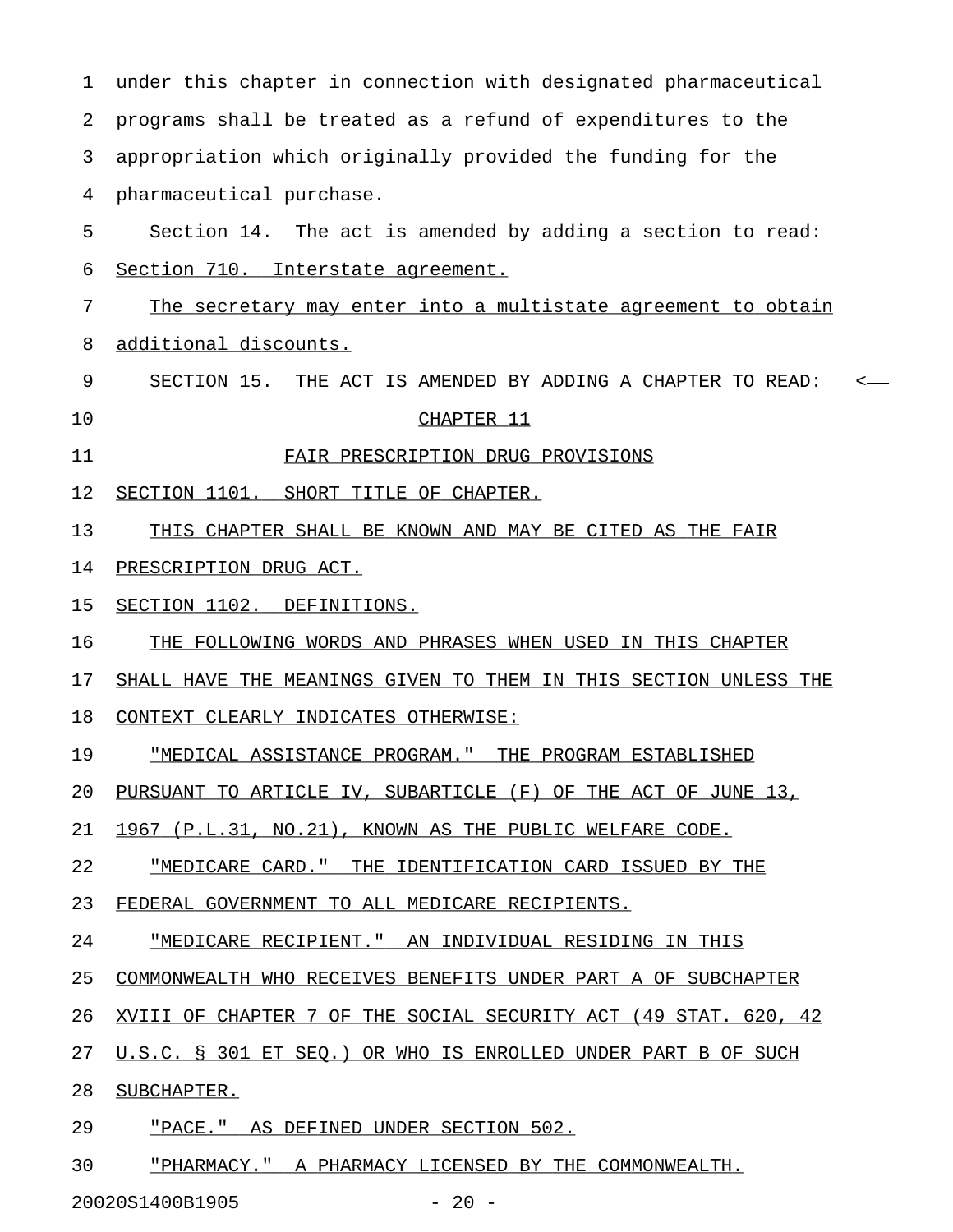1 "PHARMACY SERVICES." MEDICALLY NECESSARY PRESCRIPTION DRUGS \_\_\_\_\_\_\_\_\_\_\_\_\_\_\_\_\_\_\_\_\_\_\_\_\_\_\_\_\_\_\_\_\_\_\_\_\_\_\_\_\_\_\_\_\_\_\_\_\_\_\_\_\_\_\_\_\_\_\_\_ 2 AND OTHER PHARMACY SERVICES FURNISHED DIRECTLY TO ELIGIBLE 3 RECIPIENTS BY PHARMACIES. 4 "PRESCRIPTION DRUG." A DRUG REQUIRING A PRESCRIPTION IN THIS \_\_\_\_\_\_\_\_\_\_\_\_\_\_\_\_\_\_\_\_\_\_\_\_\_\_\_\_\_\_\_\_\_\_\_\_\_\_\_\_\_\_\_\_\_\_\_\_\_\_\_\_\_\_\_\_\_\_\_\_\_ 5 COMMONWEALTH, INSULIN, INSULIN SYRINGES AND INSULIN NEEDLES. THE 6 TERM DOES NOT INCLUDE EXPERIMENTAL DRUGS OR DRUGS PRESCRIBED FOR 7 WRINKLE REMOVAL OR HAIR GROWTH. 8 "PROVIDER." A PHARMACY OR LICENSED PRESCRIBER WHO PROVIDES \_\_\_\_\_\_\_\_\_\_\_\_\_\_\_\_\_\_\_\_\_\_\_\_\_\_\_\_\_\_\_\_\_\_\_\_\_\_\_\_\_\_\_\_\_\_\_\_\_\_\_\_\_\_\_\_\_\_\_ 9 PHARMACY SERVICES TO A RECIPIENT OF ANY PRESCRIPTION PROGRAM 10 ESTABLISHED BY THE COMMONWEALTH OR IN WHICH A CONTRIBUTION BY 11 THE COMMONWEALTH IS REQUIRED. 12 SECTION 1103. PHARMACIES AND DISPENSING PHYSICIANS. 13 (A) GENERAL RULE.--PHARMACIES AND DISPENSING PHYSICIANS 14 PARTICIPATING IN THE PACE PROGRAM SHALL, AS A CONDITION OF 15 PARTICIPATION IN THAT PROGRAM, AGREE TO THE CONDITIONS SET FORTH 16 IN THIS SECTION. 17 (B) MEDICARE RECIPIENTS. -- ANY PHARMACY OR DISPENSING 18 PHYSICIAN PARTICIPATING IN THE PACE PROGRAM SHALL, AS A 19 CONDITION OF PARTICIPATION IN THAT PROGRAM, AGREE TO SELL 20 PRESCRIPTION DRUGS TO MEDICARE RECIPIENTS AT THE PACE PROGRAM 21 PRICE. IN NO CASE SHALL A MEDICARE RECIPIENT BE CHARGED MORE 22 THAN THE PRICE OF THE DRUG AT THE PARTICULAR PHARMACY ON THE 23 DATE OF THE SALE. 24 (C) LIMITATION ON PARTICIPATION.--ANY PHARMACIST, PHARMACY 25 OR DISPENSING PHYSICIAN THAT IS PRECLUDED OR EXCLUDED FOR CAUSE 26 FROM THE MEDICAL ASSISTANCE PROGRAM SHALL BE PRECLUDED OR 27 EXCLUDED FROM PARTICIPATION UNDER THIS CHAPTER. 28 SECTION 1104. MEDICARE RECIPIENTS. 29 (A) GENERAL RULE.--MEDICARE RECIPIENTS SHALL BE ELIGIBLE TO 30 PURCHASE PRESCRIPTION DRUGS AT THE PACE PRICE ESTABLISHED

20020S1400B1905 - 21 -